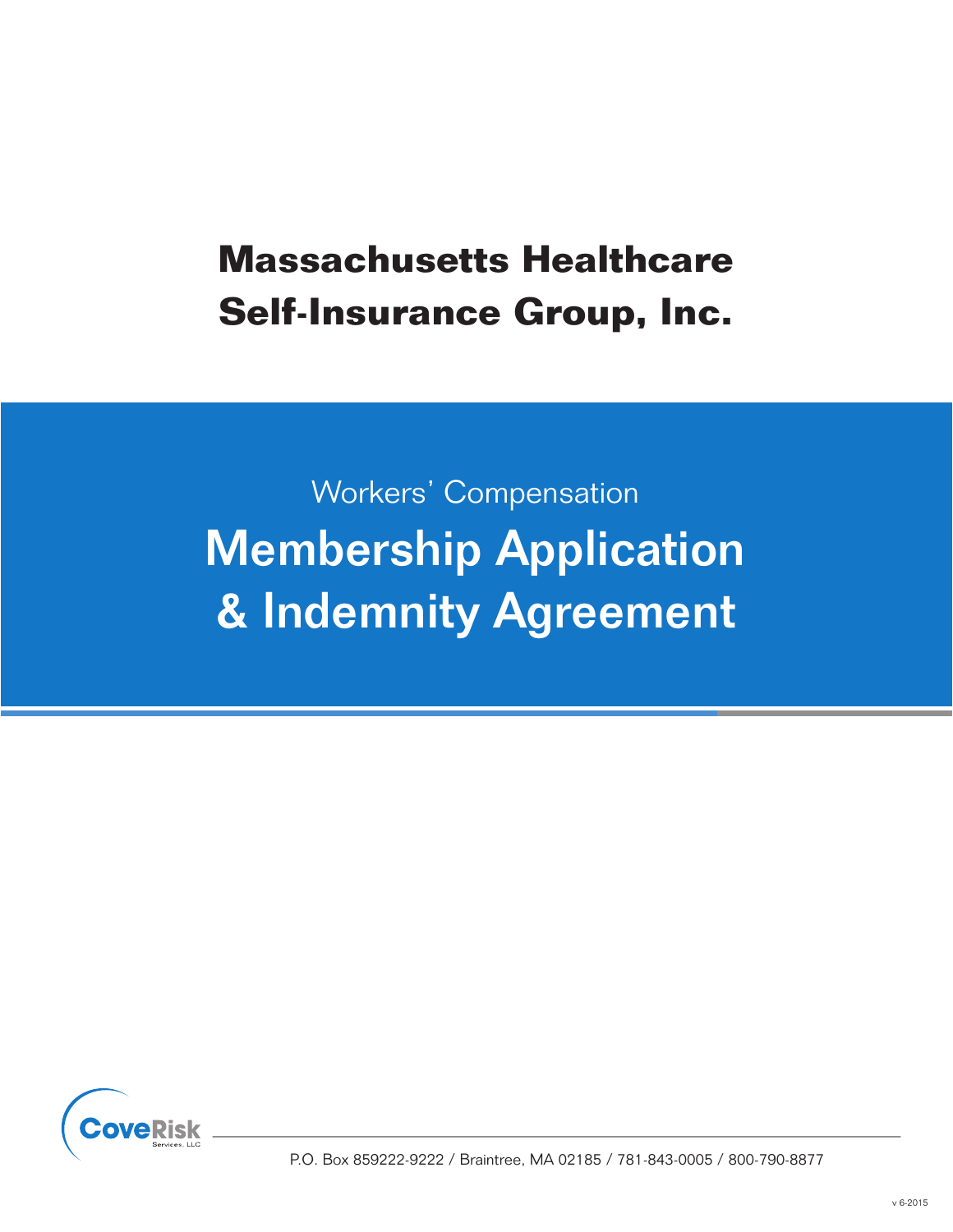# **TABLE OF CONTENTS**

|                                              | 12 |
|----------------------------------------------|----|
|                                              |    |
|                                              |    |
|                                              |    |
| Self-Insurance Group (Division of Insurance) |    |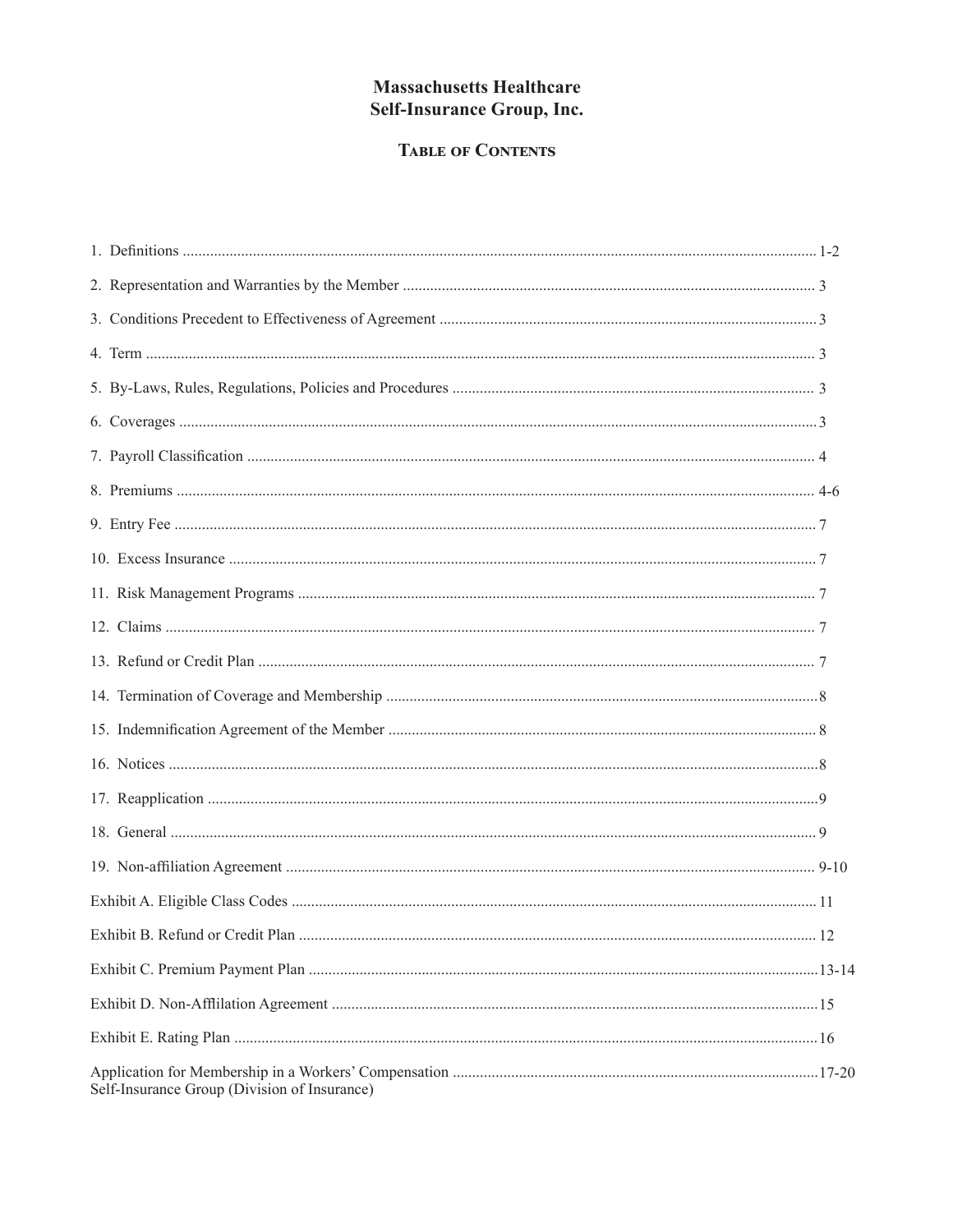#### **Amended and Restated Application and Indemnity Agreement**

**THIS APPLICATION AND INDEMNITY AGREEMENT** (the "Agreement"), dated effective as of the date of acceptance by the administrator as set forth below, is made by and between Massachusetts Healthcare Self-Insurance Group, Inc., a Massachusetts nonprofit corporation, (the "Group"), and the undersigned employer located in the Commonwealth of Massachusetts, (the "Member").

**WHEREAS,** the Group has received a certificate of approval from the Massachusetts Commissioner of Insurance (the "commissioner") to operate as a workers' compensation self-insurance group under Chapter 152, Sections 25E through 25U of Massachusetts General Laws (the "Statute"); and

**WHEREAS,** the Member desires to become a member of the Group to obtain coverage for workers' compensation benefits and employer's liability.

**NOW, THEREFORE,** in consideration of the mutual covenants and premises herein contained, the Group and the Member agree as follows:

1. Definitions. For the purposes of this Agreement, the following terms shall have the following meanings:

 "Administrative Expenses" shall mean all payments to a management company made pursuant to a management services agreement between the Group and the management company as in effect during the Fund Year as well as payments for reinsurance, security deposits, taxes, accounting and actuarial reviews, non-claims related legal work, investment management, outside consultants, or any other related expenses for the Fund Year.

"Administrator" shall mean Cove Risk Services, LLC, the designated administrator of the Group, and its successor or assigns.

"Aggregate Surplus" shall mean the aggregated member's surplus for all members of the Group plus other unearned income of the Group.

"Application and Indemnity Agreement" shall mean each application and indemnity agreement entered into between the Group and a member and, collectively, all such application and indemnity agreements as from time to time in effect, whether before or after the date of adoption of the by-laws of the Group.

"Contribution" shall mean any payment to the Fund made by a member in response to an assessment in accordance with the Group's by-laws, the application and indemnity agreements, or any other rules, regulations, policies, and procedures pursuant to incident thereto. Without limiting the generality of the foregoing, contributions shall consist in part of required premium payments and other payments made by members to cover the costs of purchasing excess insurance, establishing and maintaining a claims fund account and establishing and maintaining an administrative fund account.

"Deficit Amount" shall mean the amount by which the sum of the Member's incurred claims, plus the member's pro-rata share (based upon the Member's share of aggregate net premium paid by all members of the Group) of the administrative expenses, exceeds the Member's net premium, plus net investment income or (loss).

"Discount Amount" shall mean the discount applicable to each member as offered by the Group from time to time.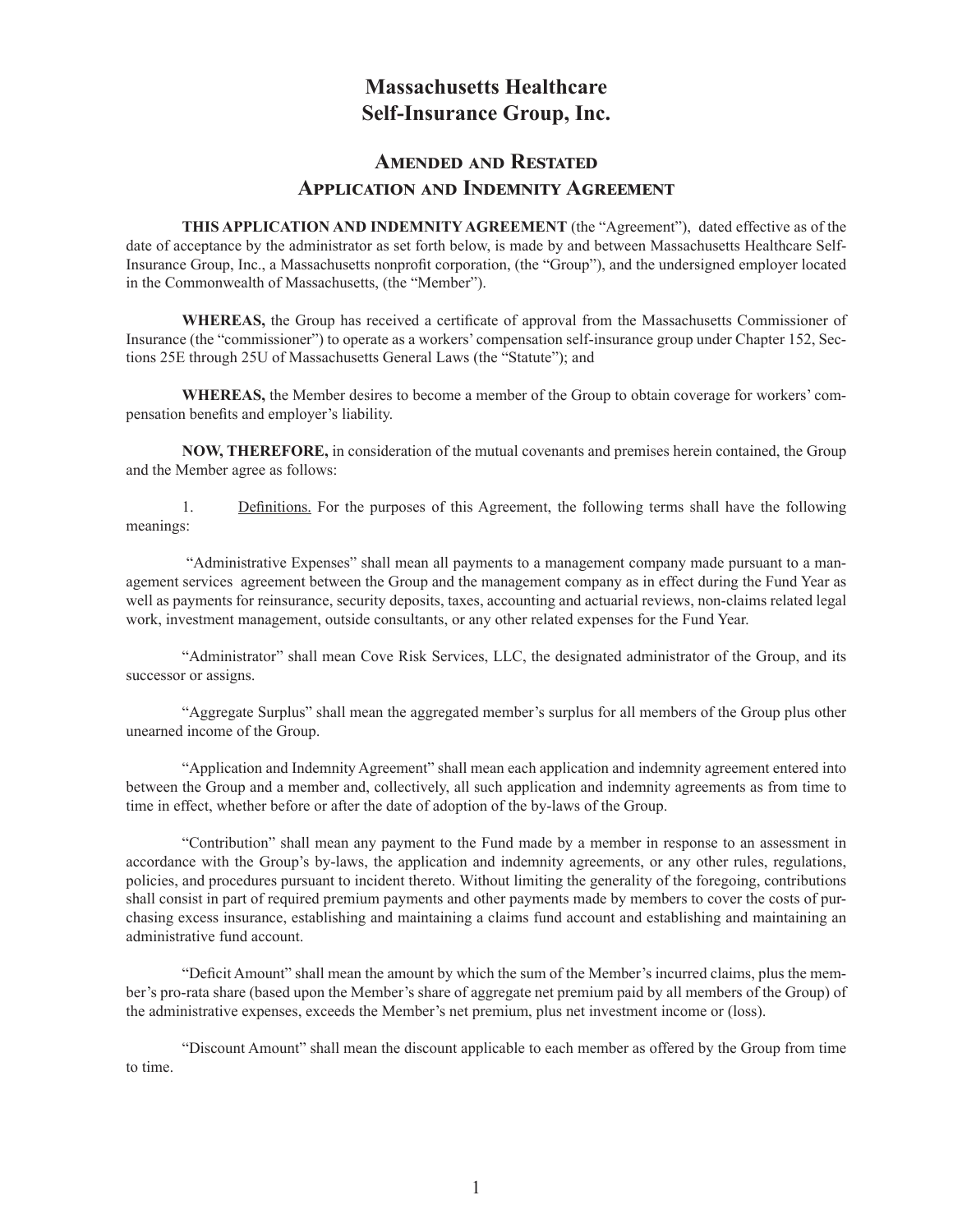"Effective Date" shall mean the later to occur of: (1) the date on which the Member has received written acceptance to the Group, or (2) the date specified in the Member's certificate of coverage as the effective date of commencement of workers' compensation and employers' liability coverage.

"Final Premium" shall mean the aggregate premium owed by all members in each fund year to the Group after adjustments to manual premium due to payroll audits, and after the payment of any discount amounts that may become due.

"Fund Deficit" shall mean the amount by which the sum of incurred claims and administrative expenses exceeds the final premium for the fund year (for purposes of this definition of fund deficit, the definition of final premium shall include interest earned on all premium payments by all members and other earned and unearned income of the Group which shall accrue to the benefit of the Group).

"Fund" shall mean the sum of all contributions made by members pursuant to the Group's by-laws, the application and indemnity agreement, and any rules, regulations, policies and procedures pursuant or incident thereto; all monies, contracts, policies or properties received by the Board of Trustees of the Group from the Members for the uses and purposes set forth in the Group's by-laws, the application and indemnity agreements, and any rules, regulations, policies and procedures pursuant or incident thereto; and all income, gains and all other increments of any nature whatsoever therefrom.

 "Fund Year" shall mean a period of twelve (12) consecutive months identified by the Board of Trustees of the Group. The initial fund year shall commence on January 1, and end on December 31, and each subsequent fund year shall commence on January 1, and end on December 31, unless otherwise provided by the Board of Trustees of the Group. A fund year may be a period of greater or fewer than twelve (12) months if it is the first or last such year of the Fund or a year involving a change in the commencement or termination date of the fund year. The fund year and the fiscal year shall be the same. A "full fund year" shall mean a fund year with a period equal to or greater than twelve (12) months.

"IBNR" shall mean subjective reserves established for incurred but not reported claims, within a range proposed by an independent actuary, as determined by the Board of the Group in the Board's reasonable discretion.

"Incurred Claims" shall mean all medical, indemnity, legal, investigative, and other related expenses (including all allocated loss adjustment expenses) on all reported claims (the sum of both paid claim expenses and open claim reserves) net of any subrogation or excess insurance receivable (in the reasonable discretion of the Group's administator), and expressly excluding incurred but not reported claims for the fund year.

"Manual Premium" shall mean the total premiums that would be paid in each fund year by each member to the Group pursuant to the rates approved for use by the Workers' Compensation Rating and Inspection Bureau of Massachusetts if there were no adjustment for experience or the discount amount.

"Massachusetts Law" shall mean the applicable provisions of statutes, rules and regulations promulgated in the Commonwealth of Massachusetts to govern the administration of workers' compensation laws and self-insurance groups thereunder, including but not limited to Chapter 152, Workers' Compensation, under the General Laws of Massachusetts, as the same may be amended from time to time.

"Member Surplus" shall mean the amount by which the Member's net premium exceeds the sum of the Member's incurred claims plus the Member's pro-rata share (based upon the Member's share of aggregate net premium paid by all members of the Group) of the administration expenses.

"Modified Premium" shall mean actual manual premium paid in each fund year by each member to the Group after adjustments to manual premium due to payroll audits, modified by the experience modification factor (as calculated according to the Massachusetts Workers' Compensation Rating Bureau experience modification formula).

"Net Premium" shall mean actual manual premium paid in each fund year by each member to the Group modified by the experience modification factor (as calculated according to the Workers' Compensation Rating and Inspection Bureau of Massachusetts experience modification formula) plus or minus the discount amount, as the case may be. Final premium may be greater that net premium.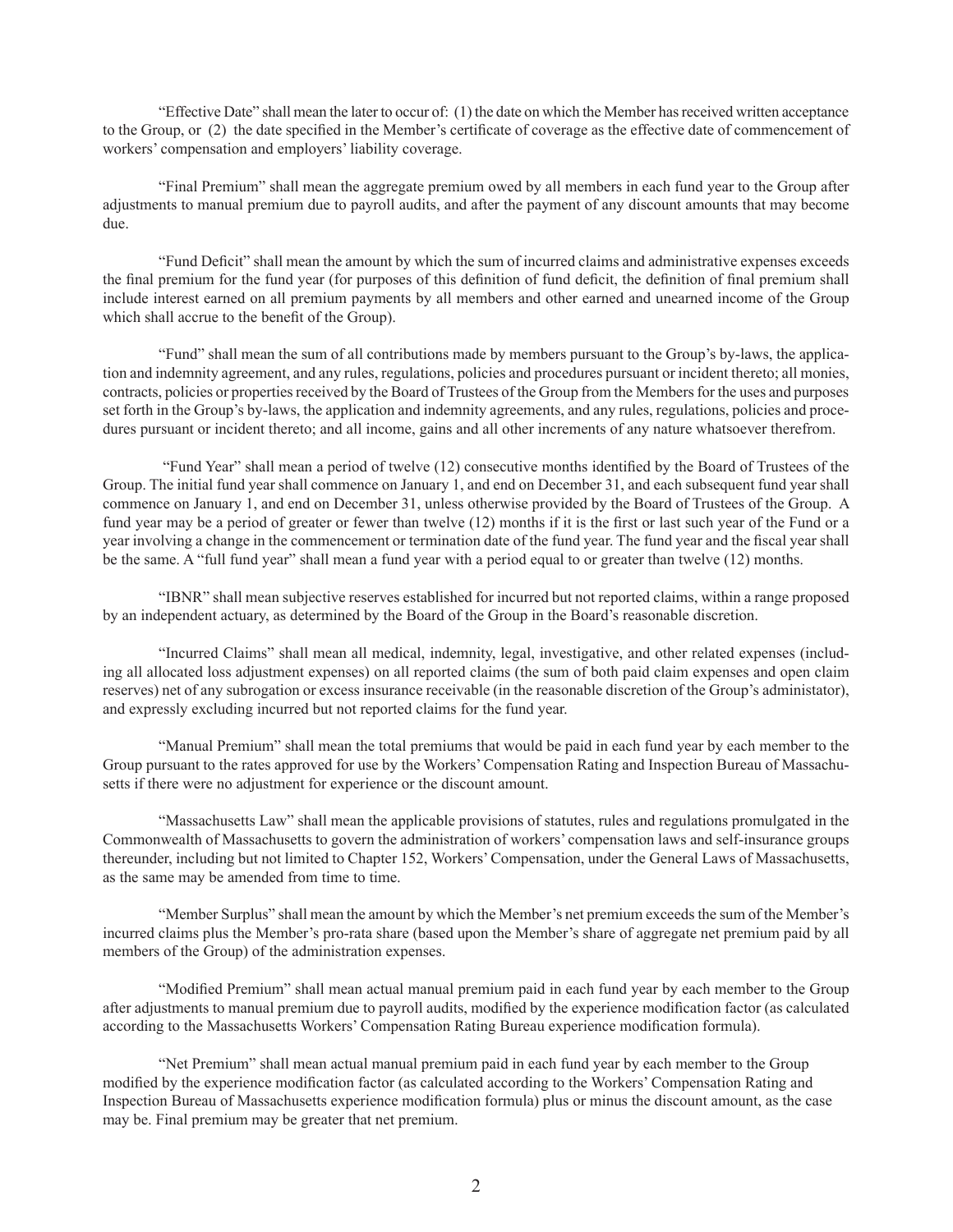"Positive Balance" shall mean monies including interest earned on all premium payments by all members to the Group and other earned and unearned income of the Group which shall accrue to the benefit of the Group in a fund year in excess of the amount necessary to fund all obligations of the Group, including but not limited to adequate IBNR and other contingency reserves, for such fund year.

2. Representations and Warranties by the Member. To induce the Group to accept its application for membership, the Member represents and warrants to the Group and its administrator as follows:

(a) The Member represents and warrants that it/he/she is engaged in hospital, psychiatric, outpatient or other specialty hospital or related healthcare service provider enterprises as an employer in the Commonwealth of Massachusetts that falls in one of the predominant classification codes of employee or one of the standard industrial classification codes or have one of the standard industrial classification codes, major indexes, as set forth in Exhibit A attached hereto and made a part hereof.

(b) If the Member is an enterprise organized as a partnership (general or limited), corporation or limited liability company, the Member represents and warrants that is a duly organized, validly existing and in good standing under the laws of the state in which it was organized, and is duly licensed to conduct its business in the Commonwealth of Massachusetts.

(c) All financial statements or information delivered to the Group or its administrator are correct and complete, in accordance with the books and records regularly maintained by the Member with respect to the Member and prepared in accordance with generally accepted accounting principles (except as otherwise noted thereon), and they fairly present the assets and liabilities of the Member as at the respective dates, and all revenues and expenses of the Member for the fiscal periods ended on such dates.

(d) By submitting this application to the Group's administrator, the Member hereby consents to a preapproval safety or risk management audit of its premises, and the Member covenants and agrees to provide all relevant information to the Group's administrator.

(e) The Member has received an explanation of the joint and several liability indemnification inherent in participation in a self-insurance group in the Commonwealth of Massachusetts.

3. Conditions Precedent to Effectiveness of Agreement. This agreement shall not be effective unless and until; (a) the Group receives any required approvals for the application from the Commissioner; and (b) the Member is in good standing of a bona fide industry, trade or professional organization designated by the Board of Trustees of the Group; and (c) acceptance of the application by a prospective member received from either the Board of Trustees of the Group or the Administrator consistent with the selection criteria adopted by the Board of Trustees of the Group; provided, however, if a prospective member does not meet the selection criteria adopted by the Board of Trustees of the Group, then a prospective member's application must be approved by the Board of Trustees.

4. Term. The initial term of this agreement shall commence on the date of acceptance of the Member by the Group pursuant to Section 3 above, notwithstanding that coverage may not commence until the effective date, and shall continue in force from said date until December 31 of this calendar year and annually thereafter until terminated.

5. By-Laws, Rules, Regulations, Policies and Procedures. The Member covenants and agrees that it shall abide by the by-laws of the Group, and any other rules, regulations, policies and procedures adopted by the Group or its administrator from time to time.

6. Coverages. Upon the effective date, the Group agrees to provide the Member with the customary risk management services and workers' compensation and employers' liability coverage as and to the extent described in the Group's certificate of coverage. The Member covenants and agrees to pay the premiums, assessments and entry fee, if any, as provided herein, for such services and coverage, any late fees, interest or liquidated damages as provided in the by-laws from time to time, and all costs of collection thereof, including attorney's fees.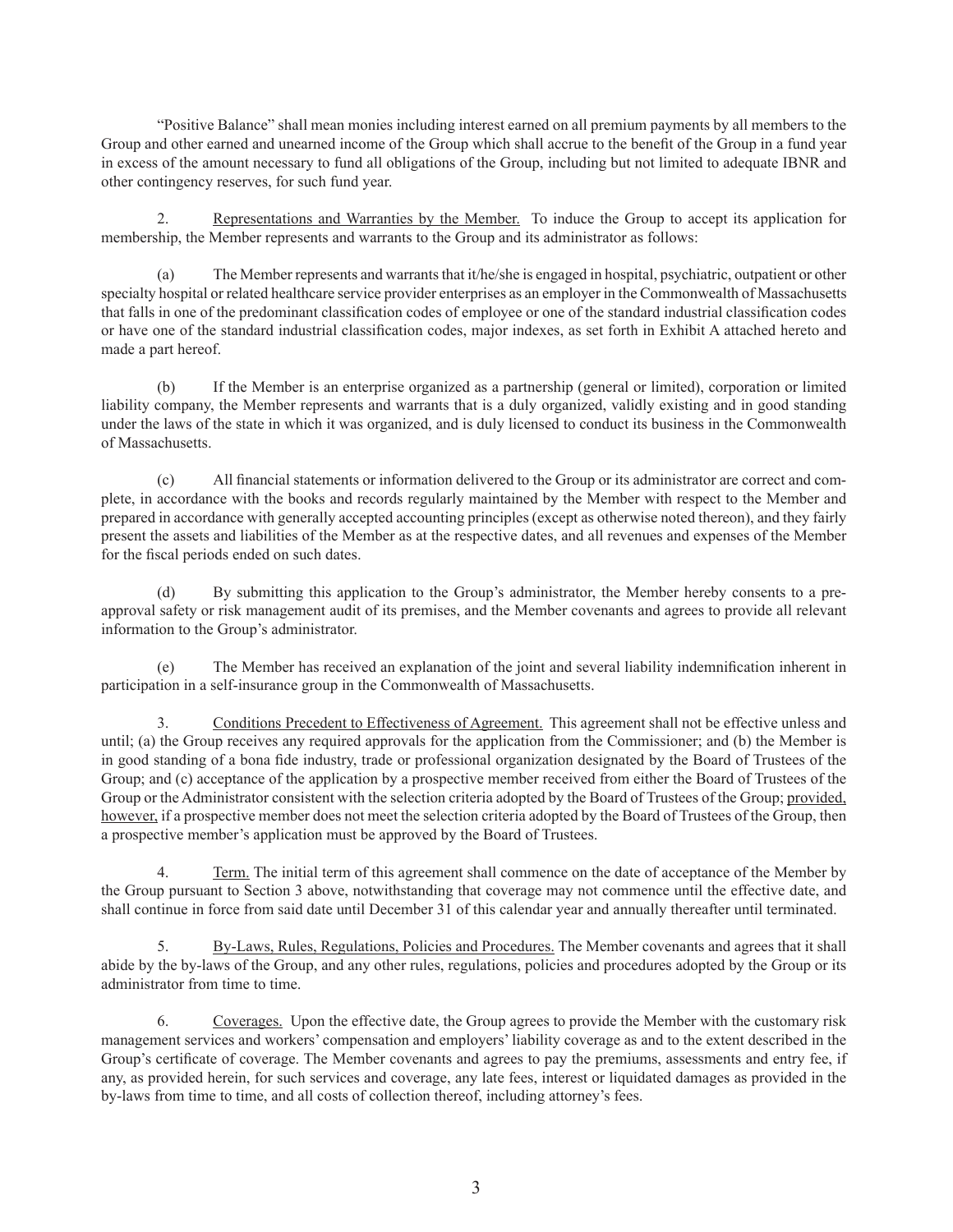7. Payroll Classification. (a) The Member shall furnish to the Administrator not less than thirty (30) days before coverage is to be provided, an annual estimated payroll by job classification. This estimate shall be adjusted annually by the Administrator at the end of each fund year to reflect the actual payroll on the books of the Member from time to time during the fund year. The Member agrees to pay promptly any additional premium that results from this annual adjustment upon receipt of an invoice from the Administrator. If, following the retirement of any deficit amounts, excess premium exists, this excess premium shall be dealt with in accordance with the provisions of Section 13 and Exhibit B. The Group reserves the right to conduct an annual audit, or cause its administrator or designee to conduct an annual audit, of the payroll records of the Member, and the Member hereby agrees to submit to such annual audit when requested to do so by the Group.

#### 8. Premiums.

(a) The Member agrees to pay to the Group premiums computed in accordance with a rating plan, as amended from time to time by the Board of Trustees. An example is attached hereto for informational purposes as Exhibit E.

(b) The Member agrees to pay a portion of the premium for the initial fund year, commencing on the effective date and ending on the following December 31, with such portion to be specified by the Board of Trustees of the Group. The initial deposit shall not be less than twenty-five percent (25%) of the estimated annual net premium for the Member, unless a lower deposit is permitted under Massachusetts law. The balance shall be paid in accordance with the premium payment plan approved by the Board of Trustees of the Group as described in Section 8(c) (the "Premium Payment Plan"). For each successive fund year, the Member agrees to pay a portion of the premium on or before January 1 of that fund year, with such portion to be specified by the Board of Trustees of the Group, but in no event to be less than twenty-five percent (25%) of the estimated annual net premium for the Member, unless a lower deposit is permitted under Massachusetts law. The balance shall be paid in accordance with the premium payment plan then in effect. If the Member becomes a member of the Group on a date other than the first day of a given fund year, it agrees to pay a portion of the premium for the fund year commencing on the effective date and on the following December 31, on or before its initial date of coverage, with such portion to be specified by the Administrator, but in no event to be less than twenty-five percent (25%) of the estimated annual net premium for the Member as though the Member were a member for the entire fund year; provided, however, this initial payment shall not exceed the total estimated annual pro-rata net premium for the Member; and provided, further, the rates in effect for the fund year shall be the rates in effect at the commencement of the fund year. The balance shall be paid in accordance with a schedule specified by the Administrator. Assume for illustration purposes only that a member joins the Group after half the fund year has expired; assume further that the Member's estimated annual net premium for the full fund year would have been \$200,000, so for half the fund year the Member's estimated annual net premium would be \$100,000. The portion of the estimated annual net premium the Member would have to pay upon joining the Group would equal twenty-five percent (25%) of \$200,000, or \$50,000.

(c) The Group shall establish a premium payment plan, which it shall file with the Commissioner. The Group, acting through its board of trustees, reserves the right to amend the premium payment plan from time to time in its sole discretion, and the Member agrees to adhere, abide, by and conform to the provisions of the premium payment plan as the same may be amended. A copy of the current premium payment plan is attached for informational purposes only as Exhibit C attached hereto and made a part hereof.

(d). The Member understands that there may be interim rate adjustments approved by the Commissioner and agrees to pay additional premiums resulting therefrom. The Member also agrees to pay additional premiums to the Group as determined by the Board of Trustees of the Group based upon recommendations of the Administrator in accordance with the by-laws or rules and regulations of the Group or a vote of the Board of Trustees of the Group, or as otherwise required by law.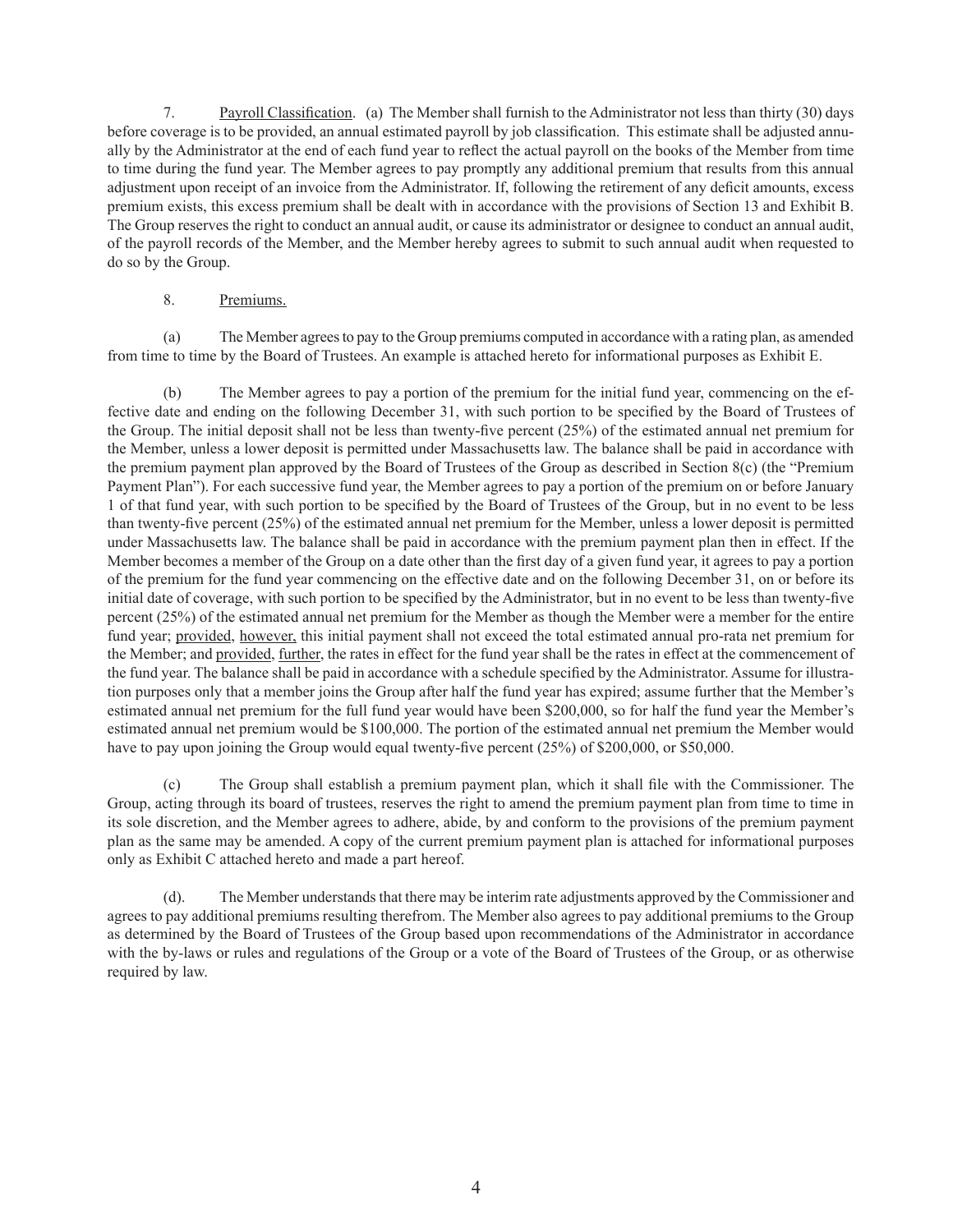(e) The Member agrees to execute necessary authorization forms permitting the Group or its administrator or designee to obtain information and data required in determining the experience rating modification of the Member and authorizing the Group or its administrator or designee to file with the appropriate authorities, loss and payroll data pertaining to the Member to be used to develop the Member's experience rating modification.

(f) (1) If, following the annual adjustment referenced in Section 7, a deficit amount exists for the Member, then the Member agrees that the Member will forthwith pay such deficit amount promptly when due, and the Group reserves the right, as an alternative to demanding prompt payment, to offset the deficit amount to be paid to the Group against any amounts the Group may be required to pay to the Member pursuant to this application and indemnity agreement or otherwise. In the event that any individual member of the Group fails to pay any premium, assessment or other contribution when due, the other Members of the Group, including the Member, shall be subject to automatic assessment without further action by the Group.

(2) If, following the payment of the discount amount by a member, a deficit amount still exists for the Member, then the Member agrees that the Member will forthwith pay to the Group the deficit amount, provided such payment by the Member shall not exceed an amount equal to forty percent (40%) (the "Corridor Factor") of its modified premium paid during the fund year in which the deficit amount exists for the member (the amount of such payment shall be determined by the Administrator). As an alternative to demanding prompt payment, the Group reserves the right to offset the amount of such payment to be paid to the Group against any amounts the Group may be required to pay to the Member pursuant to the application and indemnity agreement or otherwise. If, following the payment by each such Member of an amount equal to up to forty percent (40%) of its modified premium, a deficit amount still exists for the fund year in question, then so long as an aggregate surplus exists for the Group for the fund year in question, then the remaining deficit amounts for all members shall be aggregated and the aggregate surplus shall be applied to the remaining aggregated deficit amounts. If, following the application of the aggregate surplus, aggregate deficit amounts still exist for the members, then the aggregate discount amounts, if any, of all members not having an individual deficit amount shall be applied on a pro-rata basis (meaning the same percentage of each member's discount amount) to the remaining aggregate deficit amounts of the Members. If, following the payment of the aggregate discount amount by such other members, a deficit amount still exists, then the Member shall pay an additional premium assessed pursuant to the provisions of Section 8 (d) and assessed prorata based on the net premium of each member. These obligations with respect to the fund year in question shall survive expiration or termination of this agreement and any termination of the Member's membership in the Group. The Board shall in its reasonable discretion be empowered to set forth such corridor factor for the Member and provide written notice thereof in advance of the applicable fund year.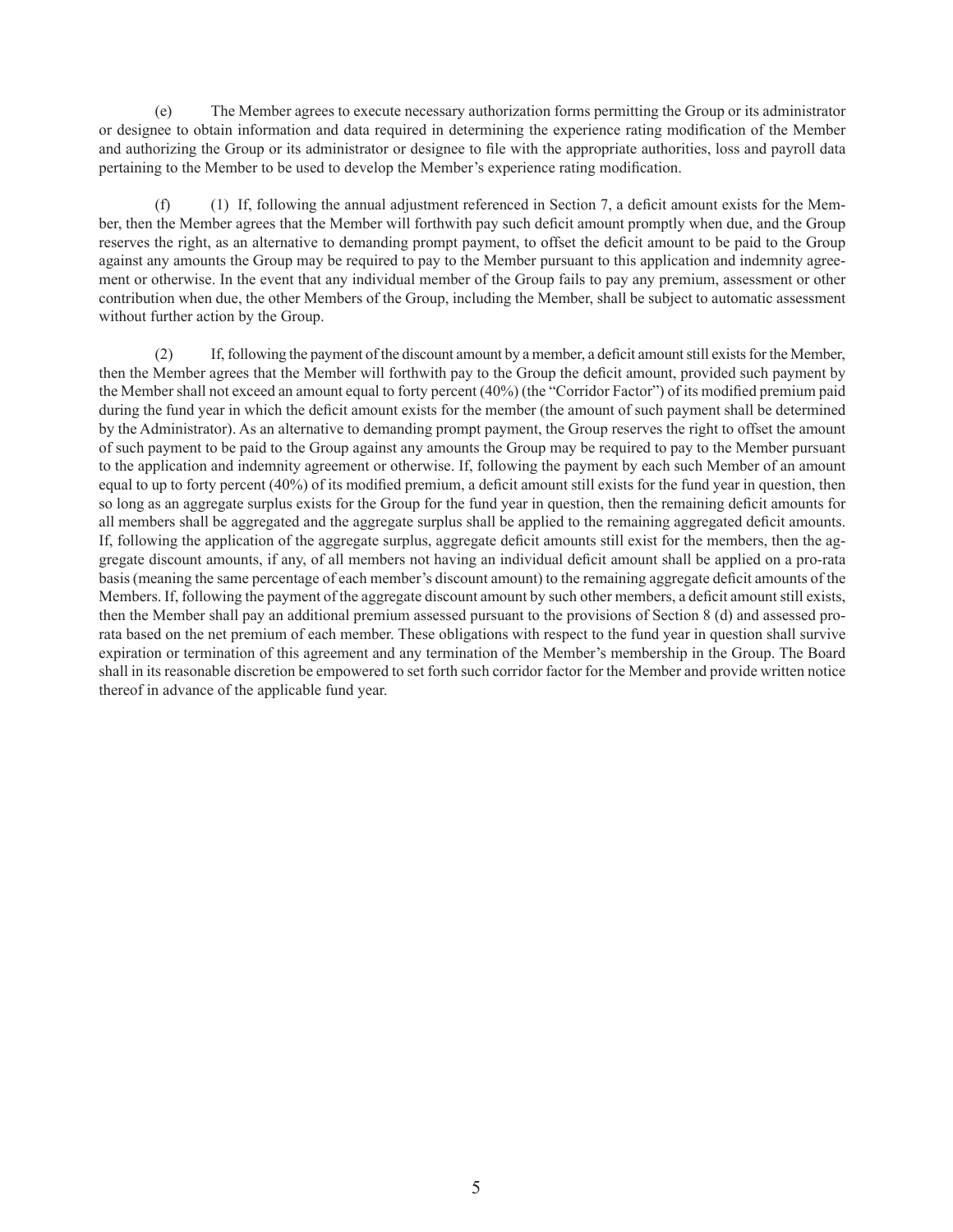#### (3) **The example set forth below is for illustration purposes only, and does not supersede or modify any of the contractual language herein.**

Assume there are 5 members with the following modified premiums, net premiums, discount amounts and deficit amounts:

| Member | Modified<br>Premium                 | <b>Net</b><br>Premium | Discount<br>Amount | Deficit<br>Amount | Deficit<br>Amount<br>after<br>Repayment of<br>Discount | Risk-<br>Sharing<br>Corridor             | Net Deficit<br>after Risk<br><b>Sharing Corridor</b> | Remaining<br>Assessment to<br>Membership |
|--------|-------------------------------------|-----------------------|--------------------|-------------------|--------------------------------------------------------|------------------------------------------|------------------------------------------------------|------------------------------------------|
|        |                                     |                       |                    |                   |                                                        |                                          |                                                      |                                          |
| А      | 120,000<br>S                        | \$100,000             | \$20,000           | \$ (30,000)       | \$(10,000)                                             | \$48,000                                 | \$                                                   | 2,330                                    |
| B      | 225,000                             | 200,000               | 25,000             |                   | 25,000                                                 | 90,000                                   |                                                      | 4,360                                    |
| C      | 330,000                             | 300,000               | 30,000             | (200,000)         | (170,000)                                              | 132,000                                  | (38,000)                                             | 6,400                                    |
| D      | 435,000                             | 400,000               | 35,000             |                   | 35,000                                                 | 174,000                                  |                                                      | 8,440                                    |
| E      | 540,000                             | 500,000               | 40,000             | (350,000)         | (310,000)                                              | 216,000                                  | (94,000)                                             | 10,470                                   |
|        | \$1,650,000                         |                       |                    |                   |                                                        |                                          | \$(132,000)                                          | \$32,000                                 |
|        |                                     |                       |                    |                   |                                                        |                                          | 40,000                                               |                                          |
|        |                                     |                       |                    |                   |                                                        | Group Surplus $\frac{$6,000}{$(92,000)}$ |                                                      |                                          |
|        |                                     |                       |                    |                   |                                                        |                                          |                                                      |                                          |
|        | Repayment by non-Deficit            |                       |                    |                   |                                                        |                                          |                                                      |                                          |
|        | 60,000<br>members of their discount |                       |                    |                   |                                                        |                                          |                                                      |                                          |
|        |                                     |                       |                    |                   |                                                        |                                          | \$ (32,000)                                          |                                          |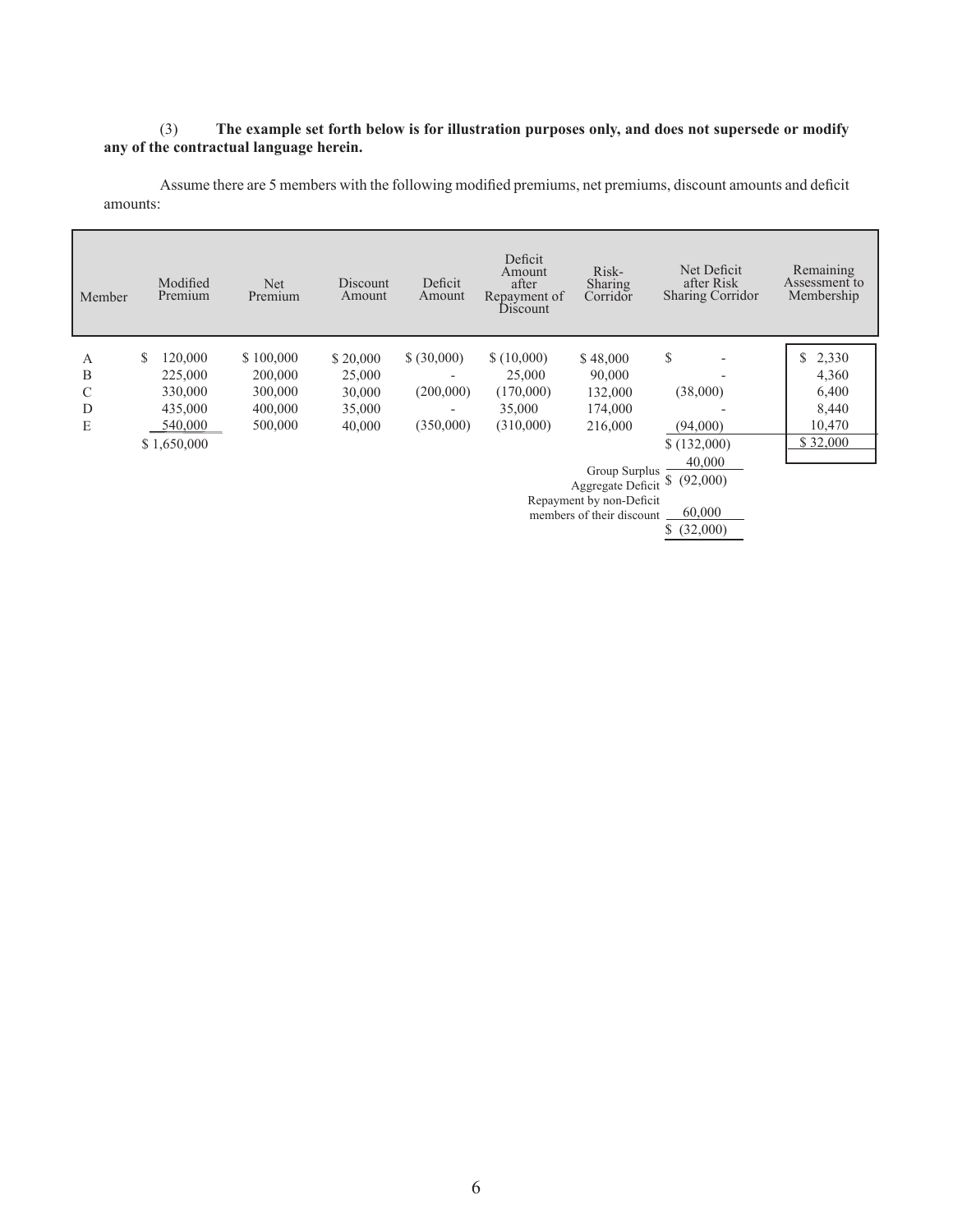An aggregate surplus of \$40,000 exists for the Group. The discount amounts for A, C and E are applied to their respective deficit amounts, leaving A with a deficit amount of \$10,000, C with a deficit amount of \$90,000 and E with a deficit amount of \$310,000. Forty percent (40%) of A's modified premium equals \$48,000, \$10,000 of which will be paid by A to reduce its deficit amount to \$0. Forty percent (40%) of C's modified premium equals \$132,000 which, when paid by C, will reduce C's deficit amount to \$38,000. Forty percent (40%) of E's modified premium equals \$216,000 which, when paid by E, will reduce E's deficit amount to \$94,000. The aggregate deficit amounts equal \$132,000. The aggregate surplus of \$40,000 is then applied to the aggregate deficit amounts of \$132,000, leaving an aggregate deficit amount of \$92,000. The aggregate discount amounts of B and D (\$60,000) are applied to the aggregate deficit amount of \$92,000, leaving a fund deficit amount of \$32,000. All the members would be assessed an additional premium based on the modified premium of each member as follows: A- \$2,330; B - \$4,360; C - \$6,400; D - \$8,440; E - \$10,470.

(4) If, following the annual adjustment described in Section 7 and following the retirement of any deficit amount, there exists a positive balance, this positive balance shall be dealt with in accordance with the provisions of Section 13 and Exhibit B.

(g) The obligations contained in this Section 8 with respect to the fund year in question shall survive termination of this agreement and any termination, voluntary withdrawal or other expiration of the Member's membership in the Group.

(h) If, following the annual adjustment described in Section 7 and following the retirement of any deficit amount, there exists a positive balance, this positive balance shall be dealt with in accordance with the provisions of Section 13 and Exhibit B.

9. Entry Fee. The Member agrees to pay the Group a single entry fee as prescribed by the Board of Trustees from time to time.

10. Excess Insurance. The Group agrees to maintain with qualified underwriters excess insurance coverage, in amounts, terms, limitations and coverages as the Board of Trustees shall determine from time to time in their sole discretion, giving due consideration to prevailing market conditions.

11. Risk Management Programs. The Group, through its administrator, will provide risk management programs to the Member, designed (but not assured) to assist the Member in following a plan that may result in reduced losses and costs. The Member agrees to cooperate in instituting any and all such risk reduction programs. The Member further understands and agrees that these programs and other services to be provided by the Group, through its administrator, are provided without any warranties, either express or implied, and will be limited as set forth in published guidance to the Member from time to time.

12. Claims. The Group, through its administrator or designee, agrees: (a) To administer, investigate, adjust, settle, and pay all of the workers' compensation claims and such other liabilities as are defined in the certificate of coverage issued to the Member, after notice of injury has been given and proof of liability has been established; (b) to prepare all required forms; and (c) to provide a defense if required. The Group, through its administrator or designee, shall carry on all negotiations with the injured employee or his/her attorney and negotiate settlements. If a personal appearance by an employee of the Member is necessary in any dispute, the expense of such appearance shall be paid for by the Member. The Group, through its administrator or designee, shall retain and supervise legal counsel necessary for the prosecution or defense of any litigation on behalf of and at the expense of the Group. The Member agrees to cooperate fully by supplying any information needed or helpful to defend such action. The Group, through its administrator or designee, agrees to provide quarterly to the Member a computer printout showing a statement of claims, claims status, and activities report.

13. Refund or Credit Plan. Any positive balance of the Group resulting from overall loss experience shall be available as a policyholder dividend in accordance with a refund or credit plan as adopted and amended from time to time by the Board of Trustees of the Group. A copy of the current refund or credit plan is attached for informational purposes as Exhibit B attached hereto and made a part hereof.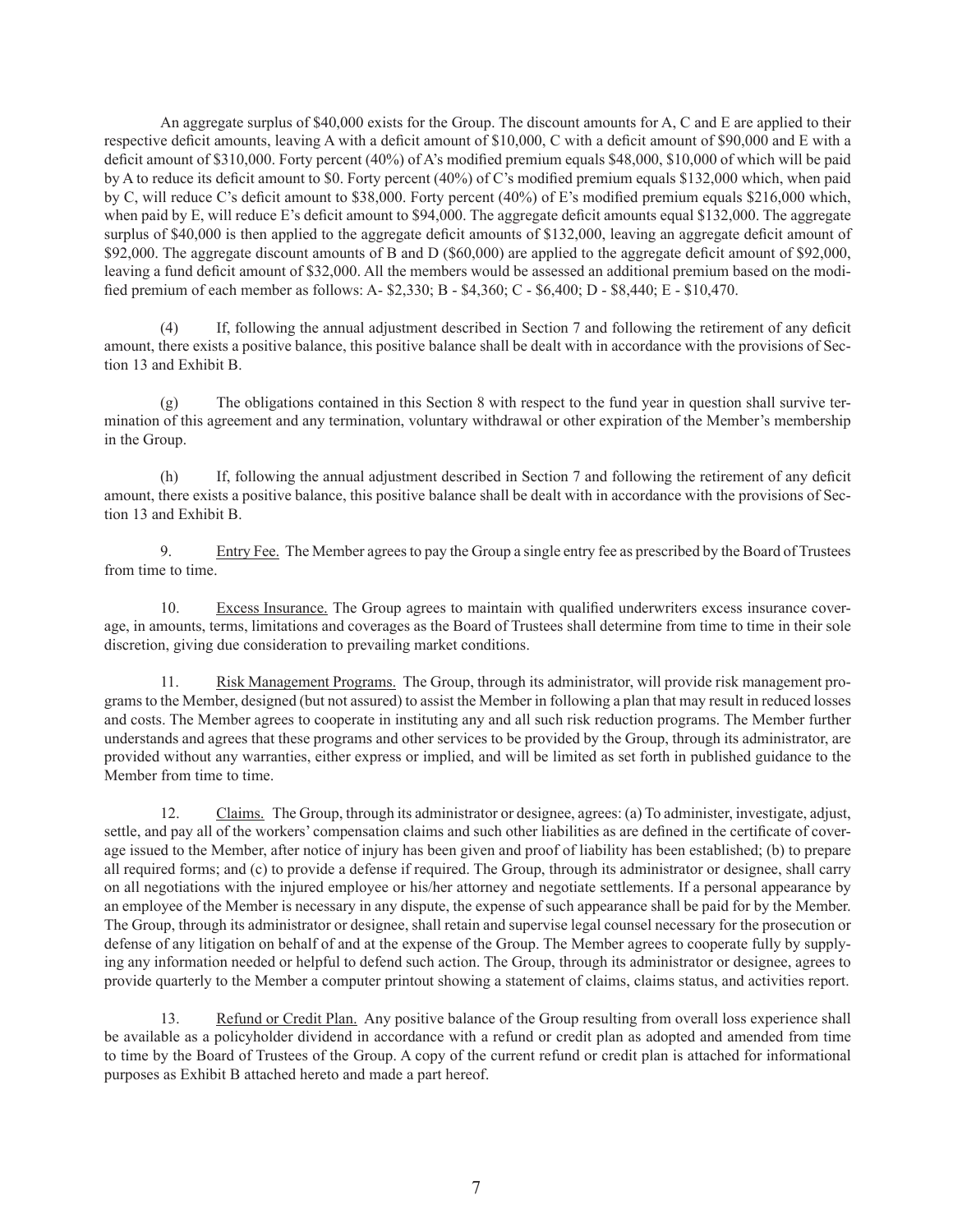14. Termination of Coverage and Membership. (a) This agreement and the Member's membership in the Group and coverage thereunder may be terminated by the Board of Trustees of the Group for failure to comply with the terms of this agreement or the by-laws, rules, regulations, policies or procedures of the Group including, but not limited to, the failure to pay premiums. The conditions of default and termination shall be in accordance with the terms and conditions of Sections 3.7.1 and 3.7.2 of the by-laws of the Group, or successor provisions in effect from time to time. The Member agrees to maintain its membership in the Group for a period of at least one (1) full fund year (the "Initial Term"). The Member may withdraw its membership and coverage at the end of the first full fund year or any subsequent fund year by giving the Administrator prior written notice of its intention to withdraw at least one hundred and eighty (180) days in advance of the end of a fund year. Withdrawal shall be effective at the close of the fund year in which notice was received.

(b) In the event this agreement is terminated by the Group as a result of a default by the Member, the Member shall pay to the Group on the Termination Date (as that term is defined in the by-laws of the Group) the following amount as applicable: (i) if the termination occurs during the full fund year, the Member shall pay an amount equal to the balance of the unpaid estimated annual net premium for the fund year; or (ii) if the termination occurs during a partial fund year prior to the commencement of the first full fund year, the Member shall pay an amount equal to the balance of the unpaid estimated annual net premium for that portion of time remaining in a less than full fund year prior to the commencement of the first full fund year plus the estimated annual net premium for the full fund year in the initial term, the premium to be estimated for such full fund year to be equal to the estimated annual net premium being paid in the fund year in which the termination occurs. **The example set forth below is for illustration purposes only, and does not supersede or modify any of the contractual language herein.**

A member joins one-quarter of the way through a fund year and is paying a premium of \$150,000, with the estimated annual net premium for the full fund year being \$200,000. The Member's involvement in the Group is terminated three-quarters of the way through this partial fund year. The Member would owe \$50,000 (if not before paid) for the remaining portion of the partial fund year and \$200,000 for the subsequent full fund year based on the previous partial fund year's estimated annual net premium.

15. Indemnification Agreement of the Member. (a) The Member and the Group agree to comply with the provisions of Chapter 152 of the Massachusetts General Laws, as from time to time amended, and hereby agree to defend, indemnify and hold harmless each other and every other member of the Group which executes and delivers to the Group or its administrator an agreement containing an indemnity agreement similar to this Section 15, from and against any claim or damage arising from the non-compliance by the indemnitor with a provision of said Chapter 152.

(b) Massachusetts law prescribes joint and several liability for all members of a workers' compensation selfinsurance group. Although recourse for any and all payments of workers' compensation and employers' liability benefits covered by The Group's certificate of coverage to a member shall first be made to the Group's assets (but not the individual assets of any member of the Group), the Member understands, acknowledges and agrees that, under said Chapter 152, the Member is and shall be jointly and severally liable for the workers' compensation and employers' liability obligations of the Group and its members which were incurred during the Member's period of membership in the Group, irrespective of the subsequent termination of the Member's membership in the Group, the insolvency or bankruptcy of another member of the Group, or other facts or circumstances. Notwithstanding any other term of this agreement, this Section 15 shall not be amended so long as the statutory requirements of such joint and several liability remain in place.

(c) This section 15 shall survive termination of this agreement and any termination, voluntary withdrawal or other expiration of the Member's membership in the Group.

16. Notices. All notices hereunder shall be in writing and shall be delivered or sent by registered or certified mail, postage prepaid, return receipt requested, to the Group at the address of the Administrator set forth below and to the Member at its address shown on the Group's records.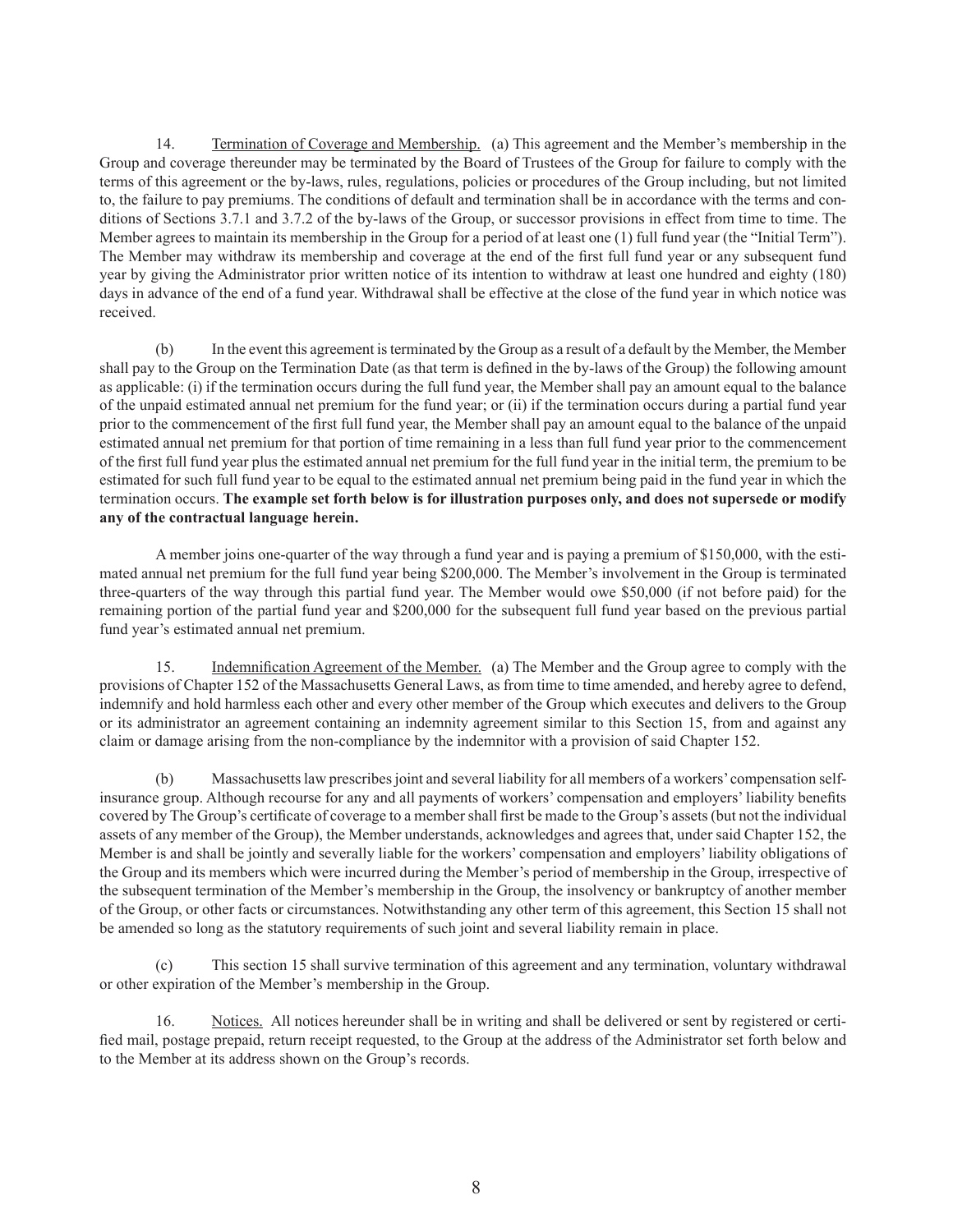17. Reapplication. A Member which withdraws from the Group pursuant to the by-laws of the Group may not re-apply for membership in the Group for a period of at least one (1) year from the effective date of such withdrawal.

18. General. (a) This agreement shall be construed under and governed by the laws of the Commonwealth of Massachusetts. (b) This agreement may not be assigned by the Member without prior written consent of the Group, which consent may be withheld by the Group in the Group's absolute and sole discretion. (c) Failure of either party to enforce a right under this agreement shall not act as a waiver of that right or the ability to later assert that right relative to the particular situation involved or to terminate this agreement arising out of any subsequent default or breach. (d) Any assignment of responsibility by the Administrator shall relieve such administrator of responsibility hereunder, which shall inure to the successor administrator. (e) This agreement and any agreement referred to herein represent the entire, full and complete agreement among the parties hereto, and supersedes all prior agreements, no other representations, oral or otherwise, having induced the parties to execute this agreement. No amendment, waiver, change or variance from this agreement shall be binding on any party unless set forth in writing and executed by an authorized officer of the party to be bound. (f) Headings included herein are for convenience only, and shall not be used to construe this agreement.

19. Non-Affiliation Agreement. The Member shall execute and deliver the agreement to the Administrator attached hereto as Exhibit D, and this agreement shall not be effective until Exhibit D is so executed and delivered.

[Balance of this page is intentionally left blank]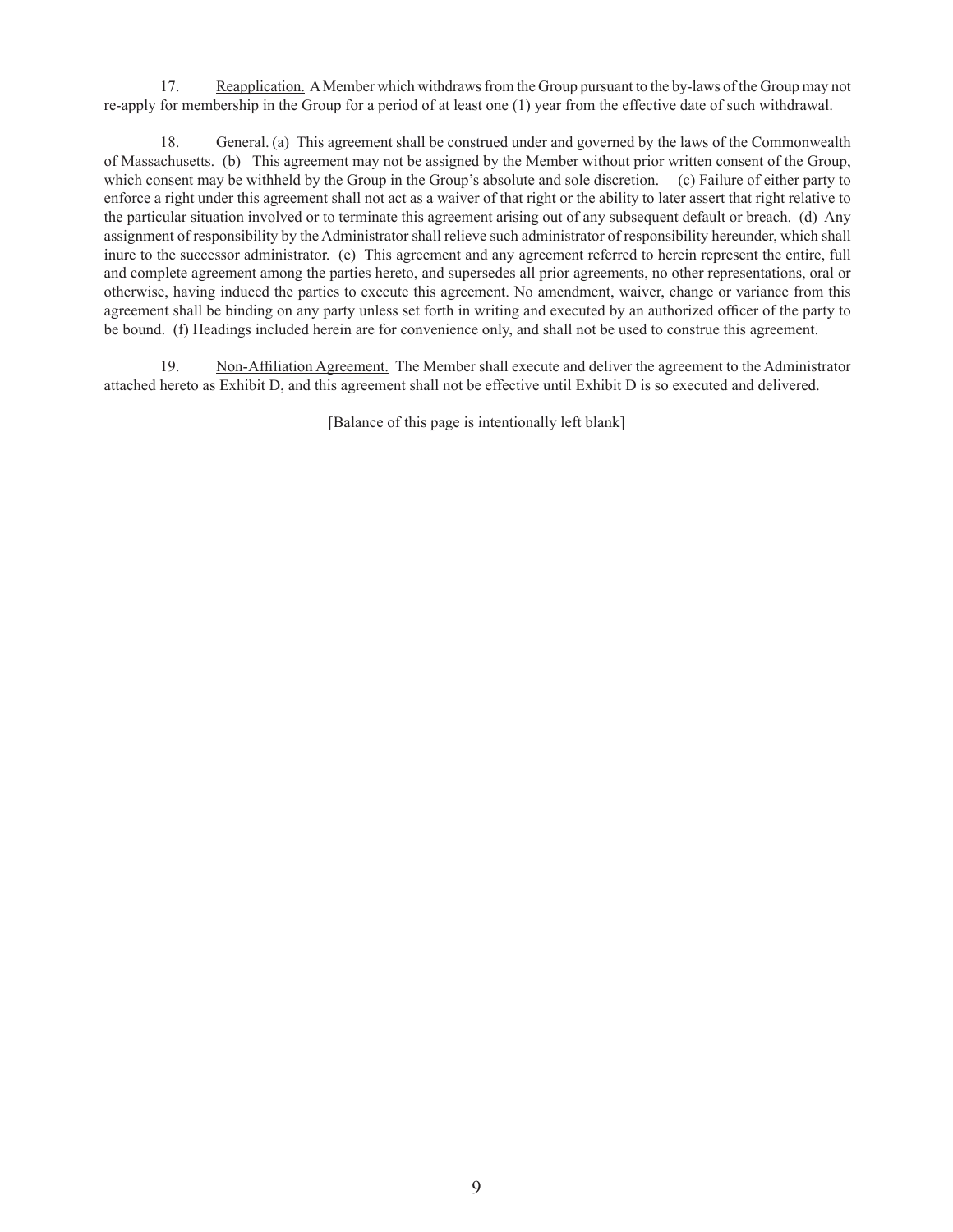#### **ON THE BASIS** of the foregoing, the undersigned Member applies for membership in the Group and agrees to be bound hereby if accepted as a member in the Group.

#### THIS AGREEMENT PROVIDES FOR JOINT AND SEVERAL LIABILITY WITH OTHER MEMBERS OF THE GROUP. SEE § 15

# **WITNESS** (Applicant to the Group) By: By: **ACCEPTED AND** By: By: (Applicant to the Group) Print name and title:  *For Administrator's Use Only*  **This Membership is accepted and the foregoing is agreed to as of the date set forth below:** Date of Application: **AGREED TO:** Massachusetts Healthcare Self-Insurance Group, Inc. (Name of Group) **COVE RISK SERVICES, LLC** As authorized Third Party Administrator of the Group Print name and title: Date of Application:

#### 180 DAY TERMINATION NOTICE REQUIRED. SEE § 14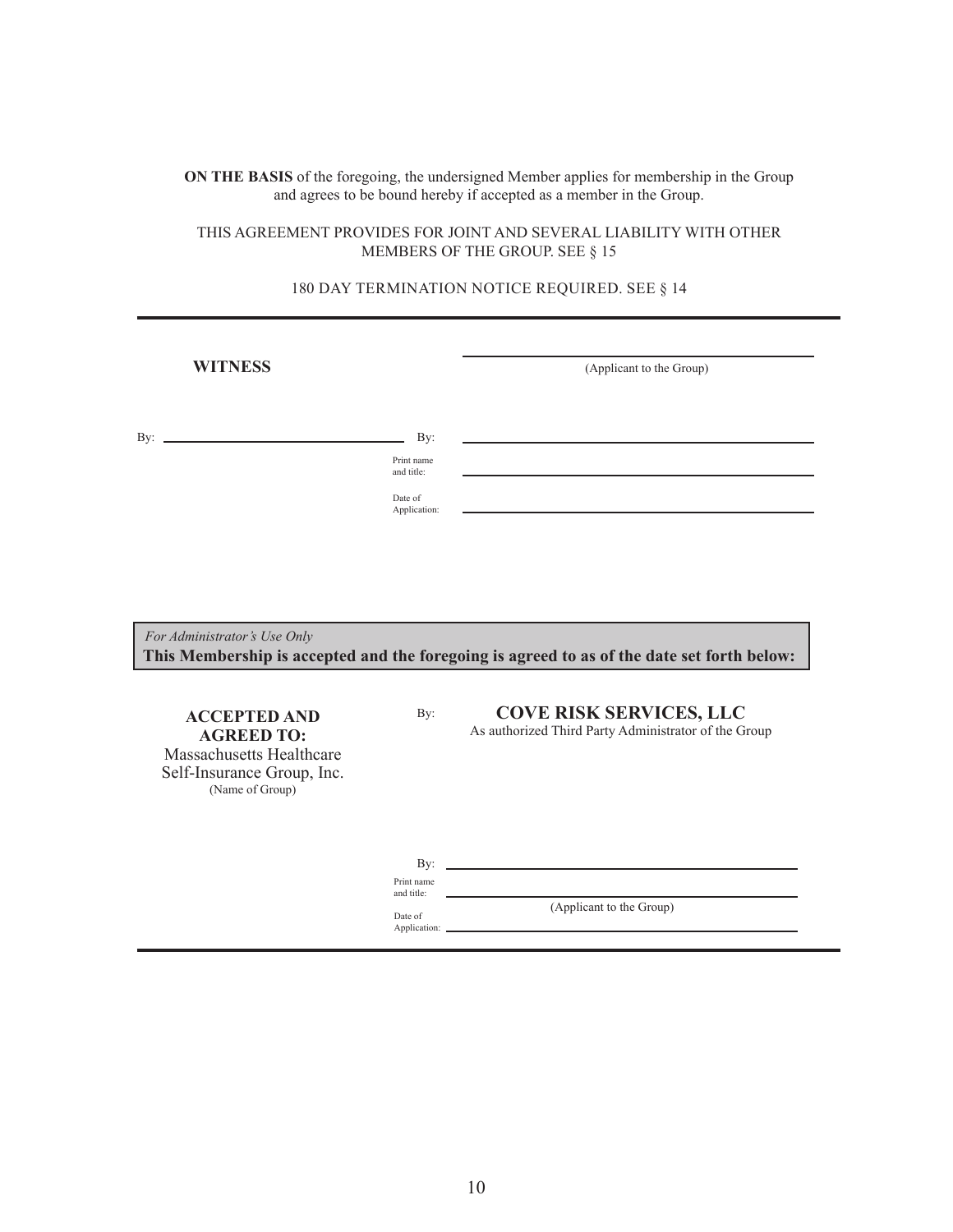#### **ELIGIBLE CLASS CODES**

(Unless and Until Modified by the Board of Trustees)

#### Classification Codes of Employer

- 8833 Hospital Professional Employees
- 9040 Hospital All other Employees
- 8832 Physician & Clerical
- 8835 Nursing Home Health, Public and Traveling
- 8868 College Professional Employees
- 9101 College All other Employees

#### Standard Industrial Classification Codes

- 8062 General Medical & Surgical Hospitals
- 8063 Psychiatric Hospitals
- 8069 Speciality Hospitals, Except Psychiatric

It is also agreed that in instances that there is common ownership of multiple entities within a Group participation, these entities would also be eligible as long as the entirety of all entities predominant classification code of employee and/or standard industrial classification code falls within one or more of the above listed schedule of codes.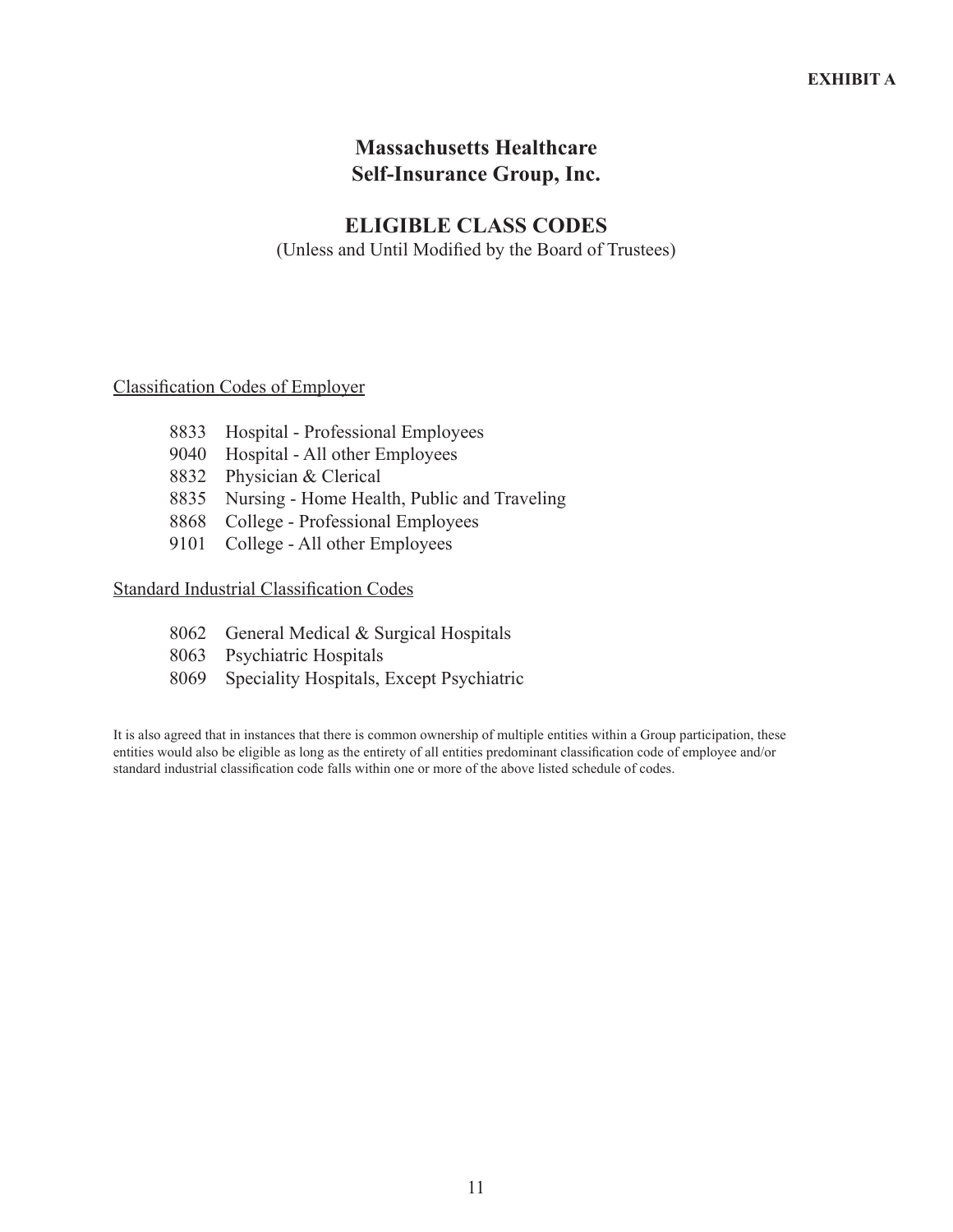#### **REFUND OR CREDIT PLAN** (Unless and Until Modified by the Board of Trustees)

With advice from the Administrator and an actuarial review, the Board of Trustees of Massachusetts Healthcare Self-Insurance Group, Inc. (the "Group") will determine the positive balance, if any, as of December 31 of the fund year. The positive balance will be determined after appropriate allowance is made for contingency reserves. In order to participate in the distribution of the positive balance as a policyholder dividend, a member must have continued to be a member at the end of the fund year and must have contributed to the positive balance in that fund year; provided, however, participation in a distribution based on a previous fund year shall not be contingent on a continued membership in the Group after that fund year provided a distribution will be made to a former member only (i) if the Member contributed to the positive balance in that fund year, (ii) only if distributions are being made to current members based on a current actuarial study, and (iii) if the Member voluntarily terminated its membership in the Group and not as a result of the Member's default under this agreement or the by-laws of the Group, and any such distribution to a former member may be paid over time based on a recommendation by the Administrator on the basis of an actuarial study, all of which shall be subject to the approval of the board of Trustees. In no event shall a former member receive a distribution until all incurred claims have been closed for the fund year in question. In order for a positive balance to be taken into account in establishing a member's policyholder dividend, the Member must have contributed to the positive balance in that fund year. Presently, the Massachusetts Division of Insurance prohibits, by regulation, the distribution of dividends, if any, earlier than twentyfour months from the end of the applicable fund year, in an amount not to exceed 25% of the available surplus, and then portions annually thereafter. See 211 CMR §67.08(4). The positive balance is allocatable to the Member for purposes of policyholder dividends on the basis of each member's percentage of contribution to the positive balance for the fund year.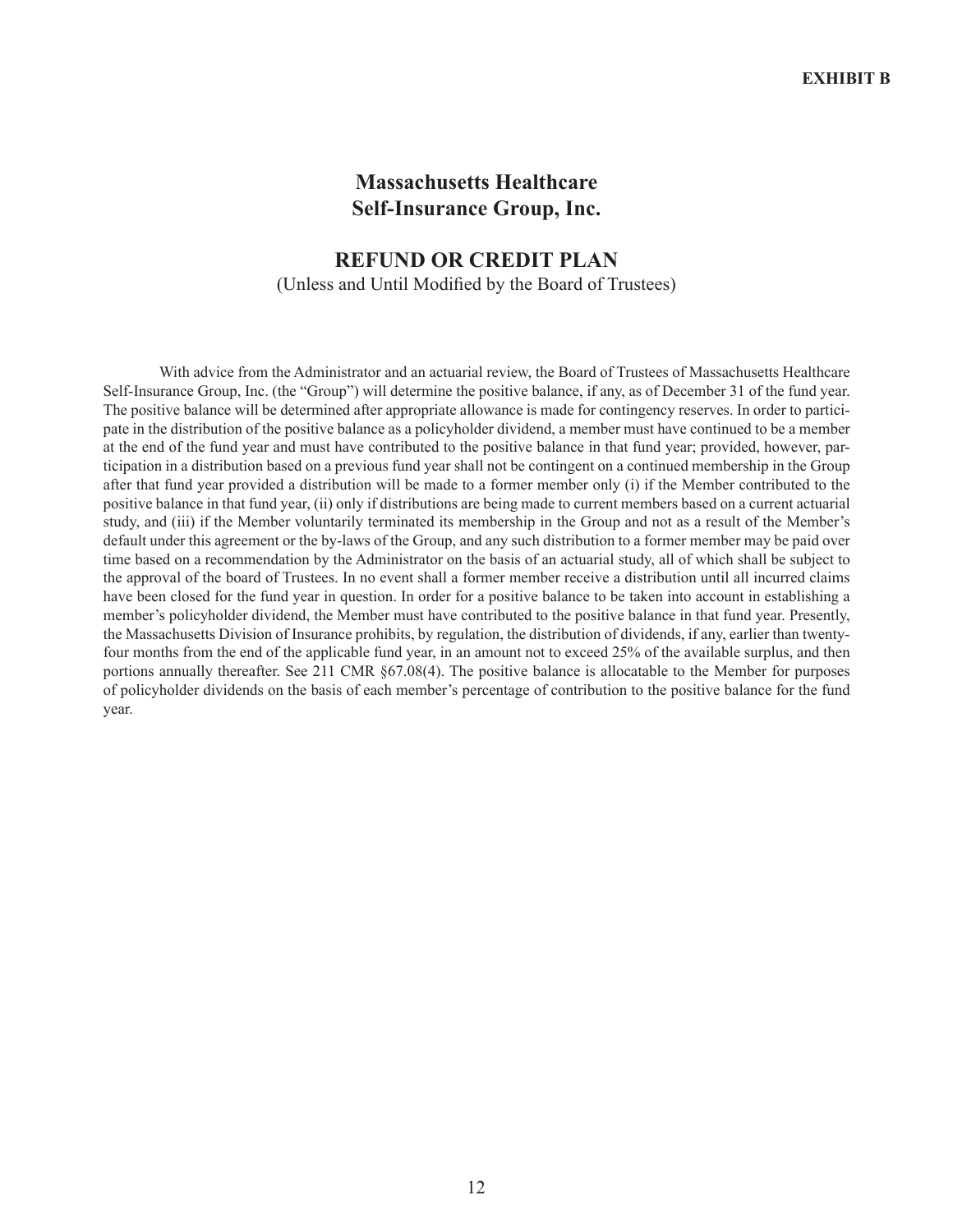#### **PREMIUM PAYMENT PLAN**

The Member shall have the right to elect one of the three following plans (referred to herein as "Premium Payment Plan") for a full fund year. Premium payment plans are subject to change at any time by decision of the Group's Board. The Member's election shall occur simultaneously with the Member's execution of the application and indemnity agreement and sixty (60) days prior to the commencement date of each fund year.

**(i)** One hundred percent (100%) of the estimated annual net premium on or before the date of execution of this application and indemnity agreement and on or before the commencement date of each fund year; or

**(ii)** (a) Twenty-five percent (25%) of the estimated annual net premium on or before the date of execution of this application and indemnity agreement and on or before the commencement date of each fund year (the first installment); and

(b) Twenty-five percent (25%) of the estimated annual net premium on or before the first day of the fourth month of each fund year; and

(c) Twenty-five percent (25%) of the estimated annual net premium on or before the first day of the seventh month of each fund year; and

(d) Twenty-five percent (25%) of the estimated annual net premium on or before the last day of the eighth month of each fund year.

**(iii)** (a) Twenty-five percent (25%) of the estimated annual net premium on or before the date of execution of this application and indemnity agreement and on or before the commencement date of each fund year (the first installment); and

(b) Twelve and a half percent (12.5%) of the estimated annual net premium on or before the first day of the second month of each fund year; and

(c) Twelve and a half percent (12.5%) of the estimated annual net premium on or before the first day of the third month of each fund year; and

(d) Twelve and a half percent (12.5%) of the estimated annual net premium on or before the first day of the fourth month of each fund year; and

(e) Twelve and a half percent (12.5%) of the estimated annual net premium on or before the first day of the fifth month of each fund year; and

(f) Twelve and a half percent (12.5%) of the estimated annual net premium on or before the first day of the sixth month of each fund year; and

(g) Twelve and a half percent (12.5%) of the estimated annual net premium on or before the first day of the seventh month of each fund year; and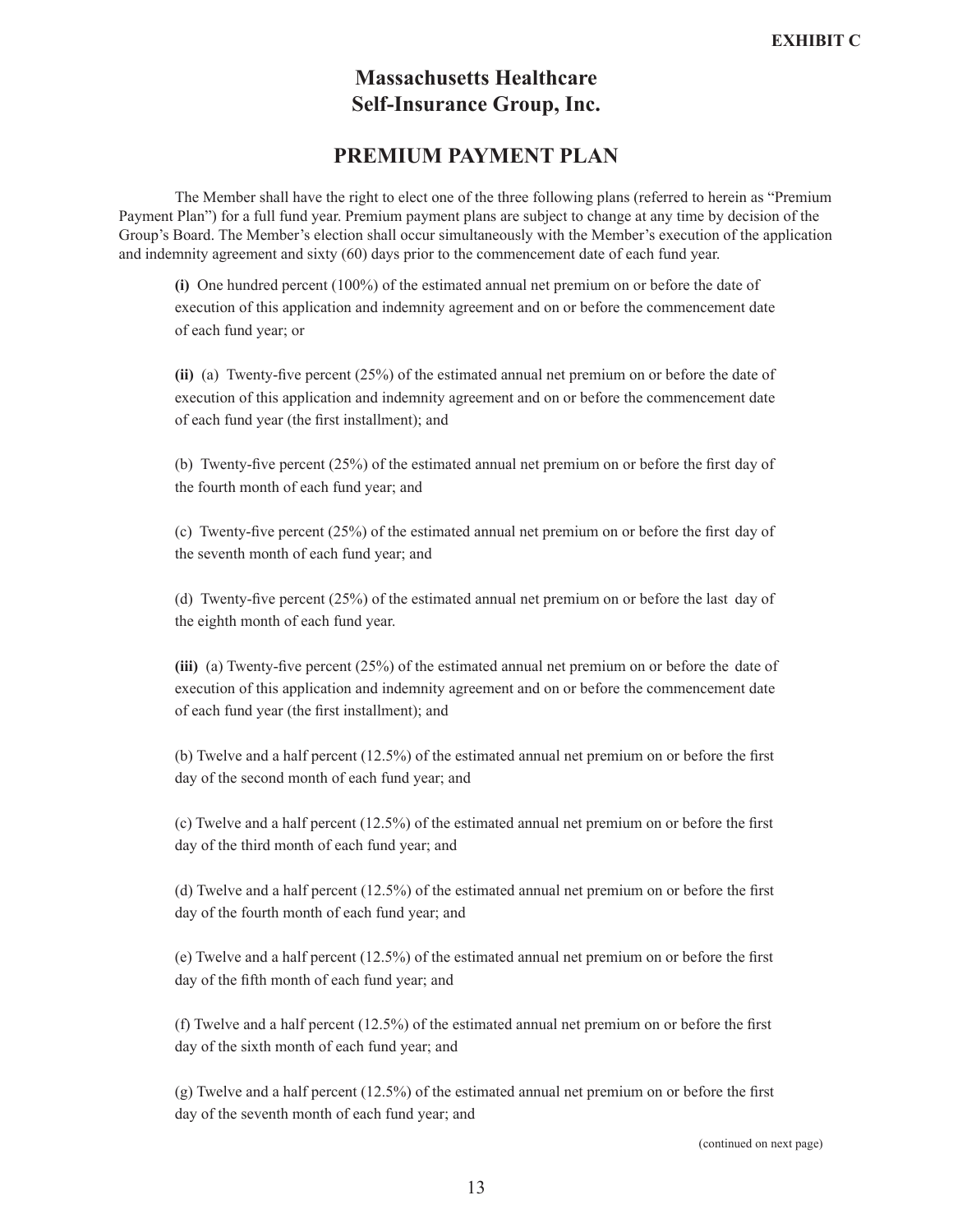#### **PREMIUM PAYMENT PLAN**

**If a member elects to participate in a multi-payment installment plan, time shall be of the essence for the due dates of each applicable installment payment.** The provisions of this premium payment plan do not diminish or affect the Group's rights of cancellation or termination for default, as prescribed under the agreement. If the Member is thirty (30) days or more late in making its first or second annual installment payments, the premium payment plan for the Member shall cease for the fund year's premium and, at the discretion of the Group, upon written notice, the balance of the present fund year's estimated annual net premium shall be immediately due and payable. If the Member is thirty (30) days or more late in making its third annual installment payment, (i) the premium payment plan for the Member shall cease for that fund year's premium and shall not be available for the following fund year's premium, (ii) the balance of the present fund year's estimated annual net premium shall be immediately due and payable and (iii) one hundred percent (100%) of the following fund year's estimated annual net premium shall be due and payable on or before the commencement of that fund year. Upon any failure to make a required payment of premium, contribution, discount amount, deficit amount or corridor factor, the required payment shall accumulate interest at a rate of eighteen (18%) per annum or, if such rate is illegal, at the maximum rate allowed by law from the date the payment was due until the date of payment of the required premium payment plus accumulated interest. This Exhibit C shall in no way impair the right of the Group to declare a default and pursue any and all remedies for non-payment of premium by a member pursuant to the terms of this agreement and the by-laws of the Group. The member shall pay a reasonable attorneys fee, costs and expenses of litigation for any default or late payment.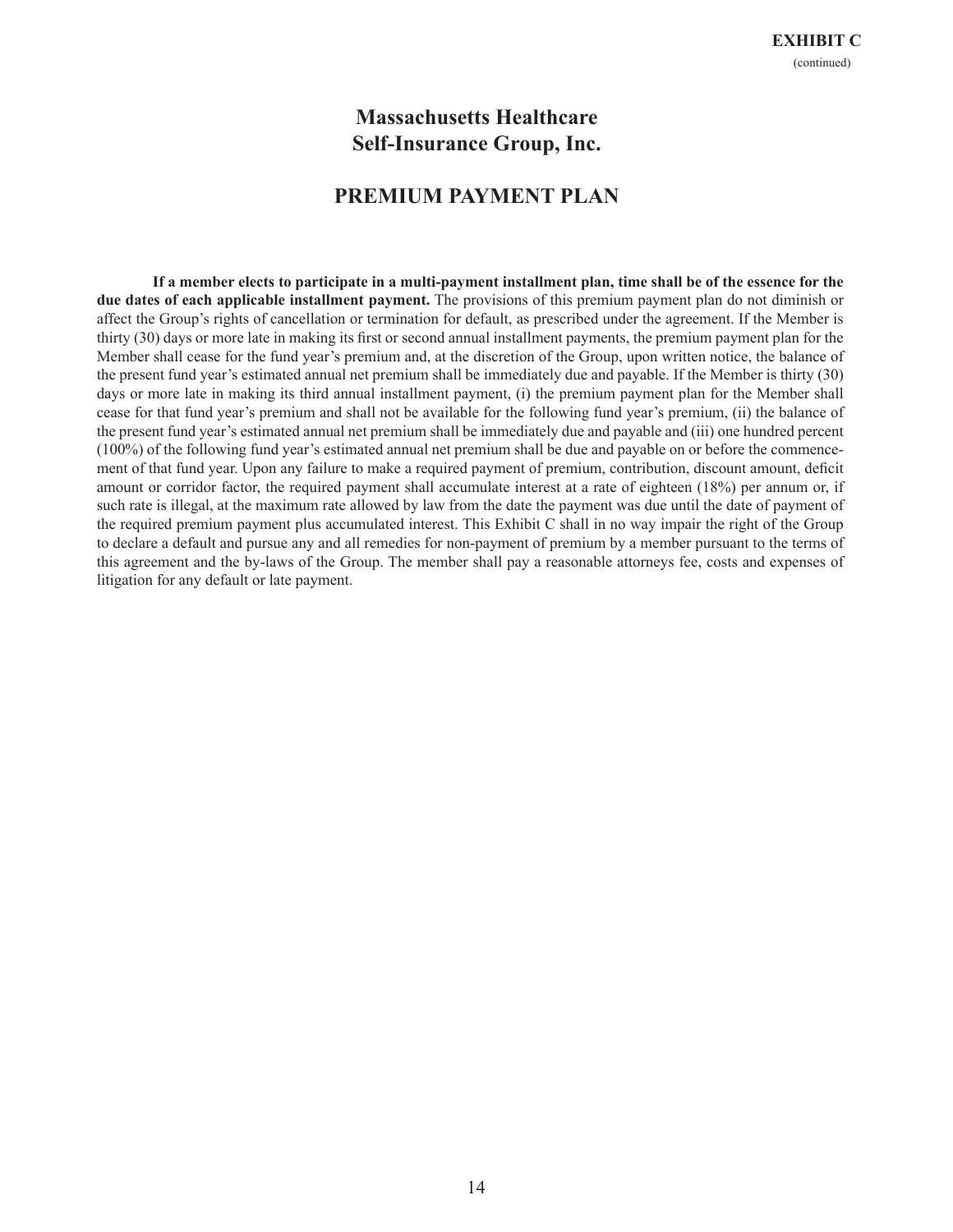#### **NON-AFFILIATION AGREEMENT**

This Agreement, dated effective as of the date set forth below the Administrator's signature, is made by and between Cove Risk Services, LLC, (the "Management Company") and the undersigned entity located in the Commonwealth of Massachusetts (the "Member"). Simultaneously with the execution of this agreement, the Member is executing an application and indemnity agreement with the Massachusetts Healthcare Self-Insurance Group, Inc., a Massachusetts nonprofit corporation ("Group"), of which the Member is a corporate member. Also simultaneously with the execution of this agreement, the Group is executing with the Management Company a management services agreement. In furtherance of achieving the purposes of the application and indemnity agreement and the management services agreement and in consideration of the mutual covenants and premises herein contained and the payment of monetary considerations, the Member and the management company agree as follows:

1. The Member will not with any other member or members of the Group form another self-insurance group providing workers' compensation insurance coverage for the period of two (2) years after the Group ceases to qualify as a self-insurance group under Massachusetts General Law, c. 152 sections 25E-25U: provided, however, that the foregoing restriction shall not apply to any member who, at the time that the Group ceases to qualify as a self-insurance group under Massachusetts General Laws, c. 152 sections 25E-25U, was a member of the Group in good standing and had not notified the Group of an intent to withdraw from the Group or not to renew its membership in the Group.

2. The Member will not merge, combine, consolidate or otherwise affiliate with another self-insurance group providing workers' compensation insurance coverage, or enter into a partnership or joint venture with another self-insurance group providing workers' compensation coverage for a period of six months after the member leaves the Group.

3. The Member covenants and agrees that it will not cause any affiliated institution, organization or entity to not employ or offer to employ any of the persons engaged by the Management Company as employees or independent contractors without prior written consent of the Management Company during the term of the management services agreement and for six months from the date of termination of the management services agreement with the Member.

 **IN WITNESS WHEREOF**, the parties have caused this agreement to be executed by their duly authorized representatives as of the day and year first set forth above.

#### **WITNESS**

|     |                                                                                                    |                                    | (Applicant to the Group)                                                               |
|-----|----------------------------------------------------------------------------------------------------|------------------------------------|----------------------------------------------------------------------------------------|
| Bv: |                                                                                                    | $\operatorname{Bv}:$<br>Print name |                                                                                        |
|     |                                                                                                    | and title:                         |                                                                                        |
|     | <b>ACCEPTED AND</b><br><b>AGREED TO:</b><br>Massachusetts Healthcare<br>Self-Insurance Group, Inc. | By:                                | <b>COVE RISK SERVICES, LLC</b><br>As authorized Third Party Administrator of the Group |
|     |                                                                                                    | By:<br>Print name<br>and title:    |                                                                                        |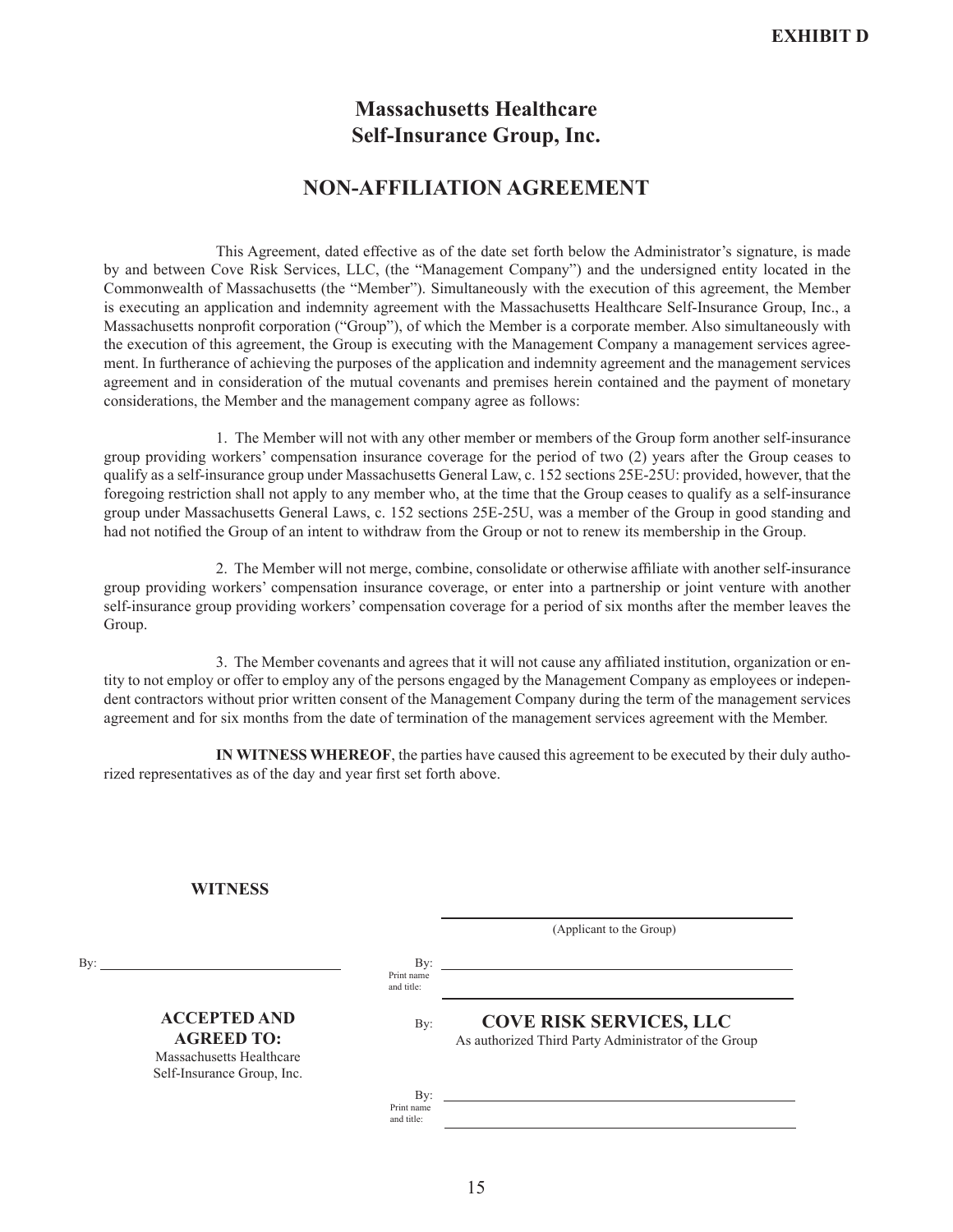# **RATING PLAN**

The following plan will be used to develop premiums:

MASS. WORKERS' COMPENSATION RATES from: The Workers' Compensation Rating and Inspection Bureau of Massachusetts

RATE

x PAYROLL (per \$100)

 $\frac{1}{2}$ Manual Premium

x Experience Modification Factor

\_\_\_\_\_\_\_\_\_\_\_\_ (as calculated according to the Modified Premium, based on the WCRB experience modification/ARAP formula)

- Discount

 $\frac{1}{2}$ Net Premium

+ Adjustments due to Payroll Audit

+ Deficit Amount\*

+ Corridor Factor (up to 40% of Modification Premium)\*\*

 $\frac{1}{2}$ Final Premium  $\frac{1}{2}$ 

\* If a Deficit Amount exists for the Group

\*\* If a Deficit Amount exists for the Member after application of the discount amount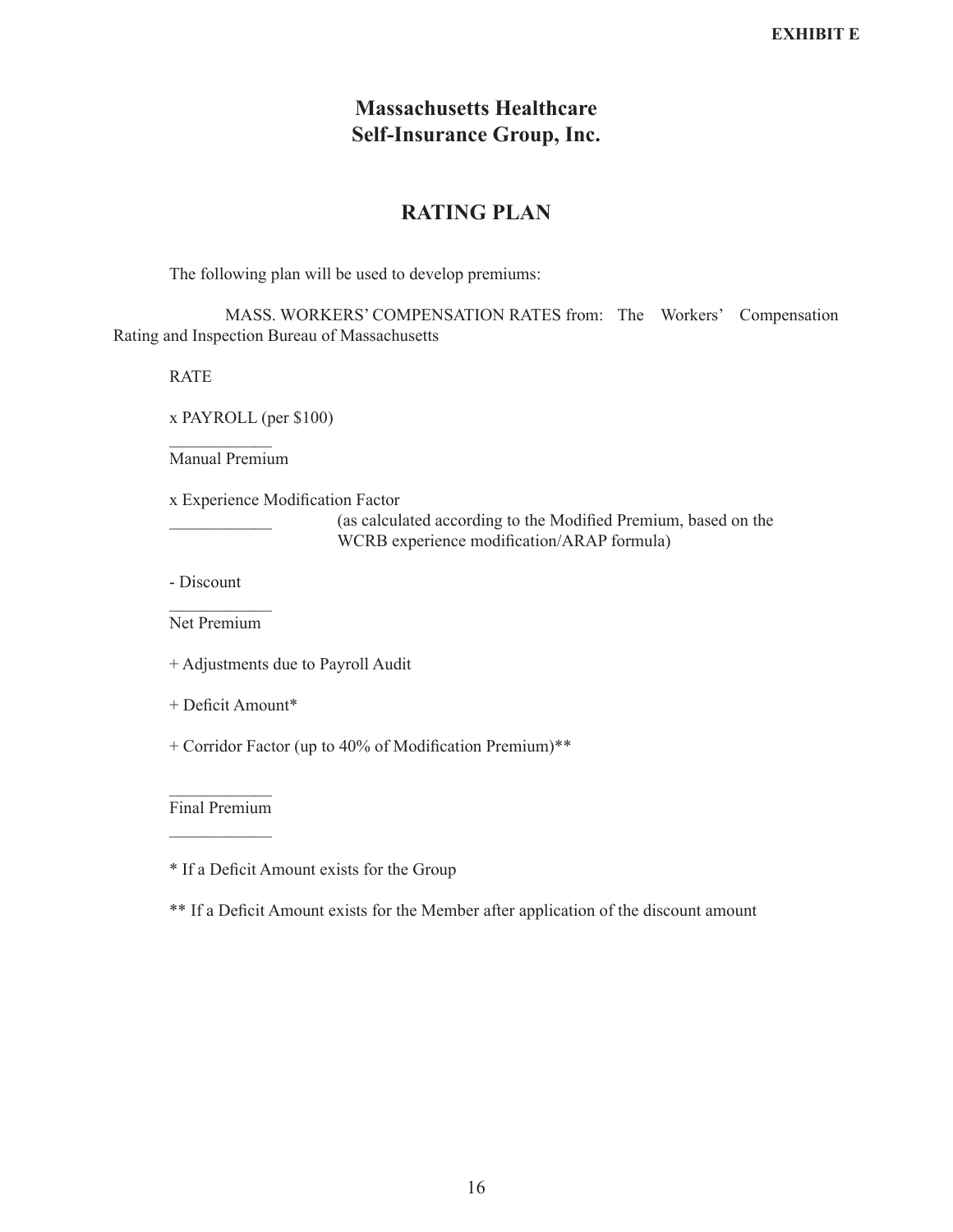APPLICATION FOR MEMBERSHIP

|                         | Name of Group: Massachusetts Healthcare Self-Insurance Group, Inc.                               |  |  |
|-------------------------|--------------------------------------------------------------------------------------------------|--|--|
|                         |                                                                                                  |  |  |
| Address                 |                                                                                                  |  |  |
|                         |                                                                                                  |  |  |
|                         |                                                                                                  |  |  |
|                         | Number of Employees                                                                              |  |  |
|                         |                                                                                                  |  |  |
|                         |                                                                                                  |  |  |
| <b>Type of Business</b> |                                                                                                  |  |  |
|                         | Corporate () Partnership () Individual () Other (Specify) ______________________                 |  |  |
|                         | If the applicant is an affiliate of another company, provide the name and address of the parent: |  |  |

#### **The following documents must be included with this application:**

1. An ACORD Workers' Compensation Application or similar form providing underwriting and rating information.

 $\_$  , and the set of the set of the set of the set of the set of the set of the set of the set of the set of the set of the set of the set of the set of the set of the set of the set of the set of the set of the set of th

- 2. The current financial statement of a member, which is either audited, reviewed, or compiled by an independent Certified Public Accountant, including, at a minimum, a balance sheet, a profit and loss statement, a statement of change in the fund position and a statement of the member's net worth and including all notes of the Certified Public Accountant that are an integral part of the financial statement. Reviewed financial statements must be accompanied by a Federal Income Tax return for the most recent calendar of fiscal year.
- 3. A written agreement to pay the group no less than twenty-five percent of the member's estimated annual net premium not later than the initial day of coverage afforded by the group.
- 4. Any member with an experience modification of greater than 1.25 must include a written explanation describing the causes of its high experience modification and outlining remedial measures it has taken and will be taking in the future to lower its modification.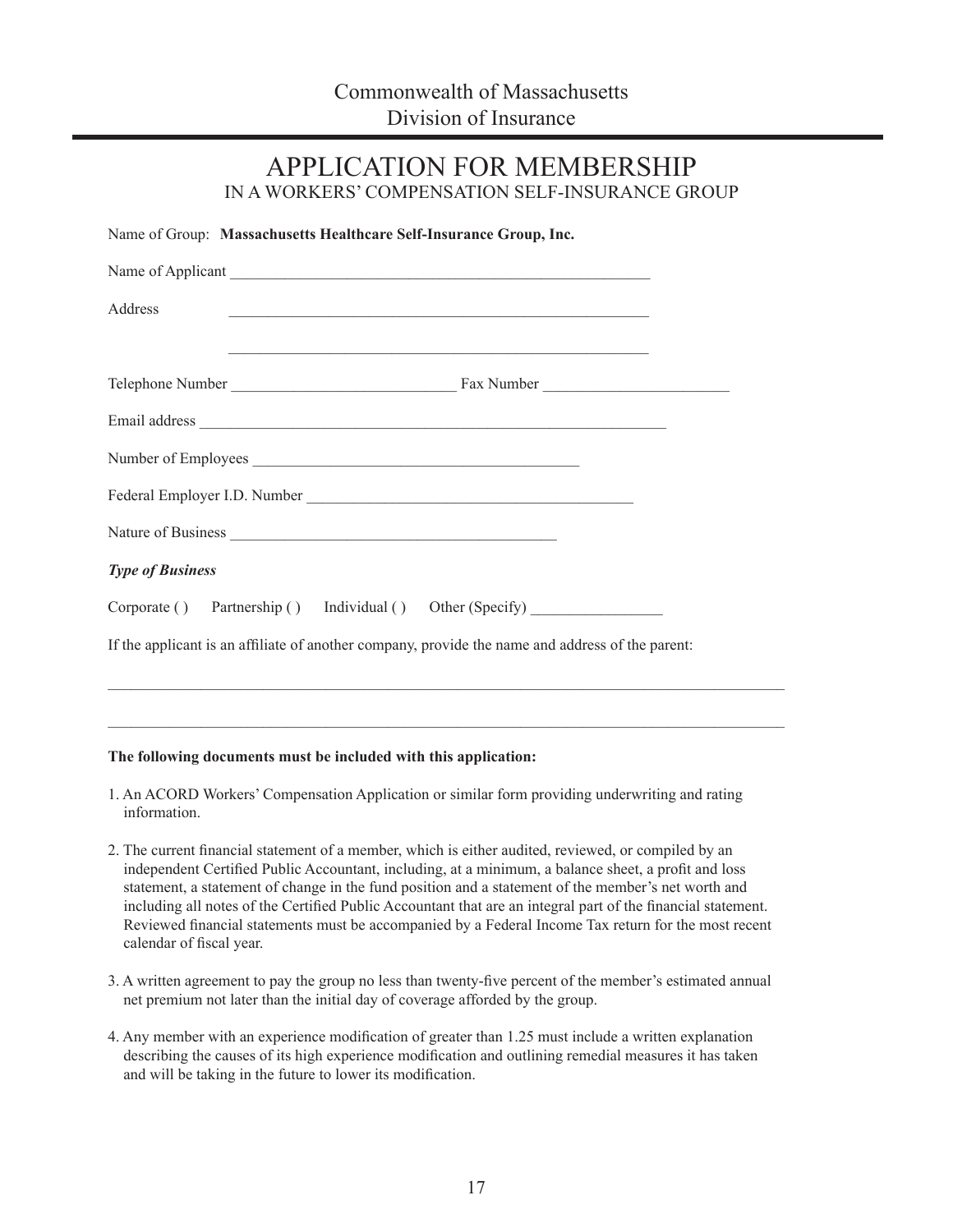# **Name and Addresses of Owners, Partners, or Corporate Directors and Principle Officers and Percentage of Ownership of Company by Partners**

| Name, Title, and Company | Street Address, City, State, and Zip Code | Partnerships ONLY<br>$\%$ of Ownership if<br>greater than $20\%$ |
|--------------------------|-------------------------------------------|------------------------------------------------------------------|
|                          |                                           |                                                                  |
|                          |                                           |                                                                  |
|                          |                                           |                                                                  |
|                          |                                           |                                                                  |
|                          |                                           |                                                                  |
|                          |                                           |                                                                  |
|                          |                                           |                                                                  |
|                          |                                           |                                                                  |
|                          |                                           |                                                                  |
|                          |                                           |                                                                  |
|                          |                                           |                                                                  |
|                          |                                           |                                                                  |
|                          |                                           |                                                                  |
|                          |                                           |                                                                  |
|                          |                                           |                                                                  |
|                          |                                           |                                                                  |
|                          |                                           |                                                                  |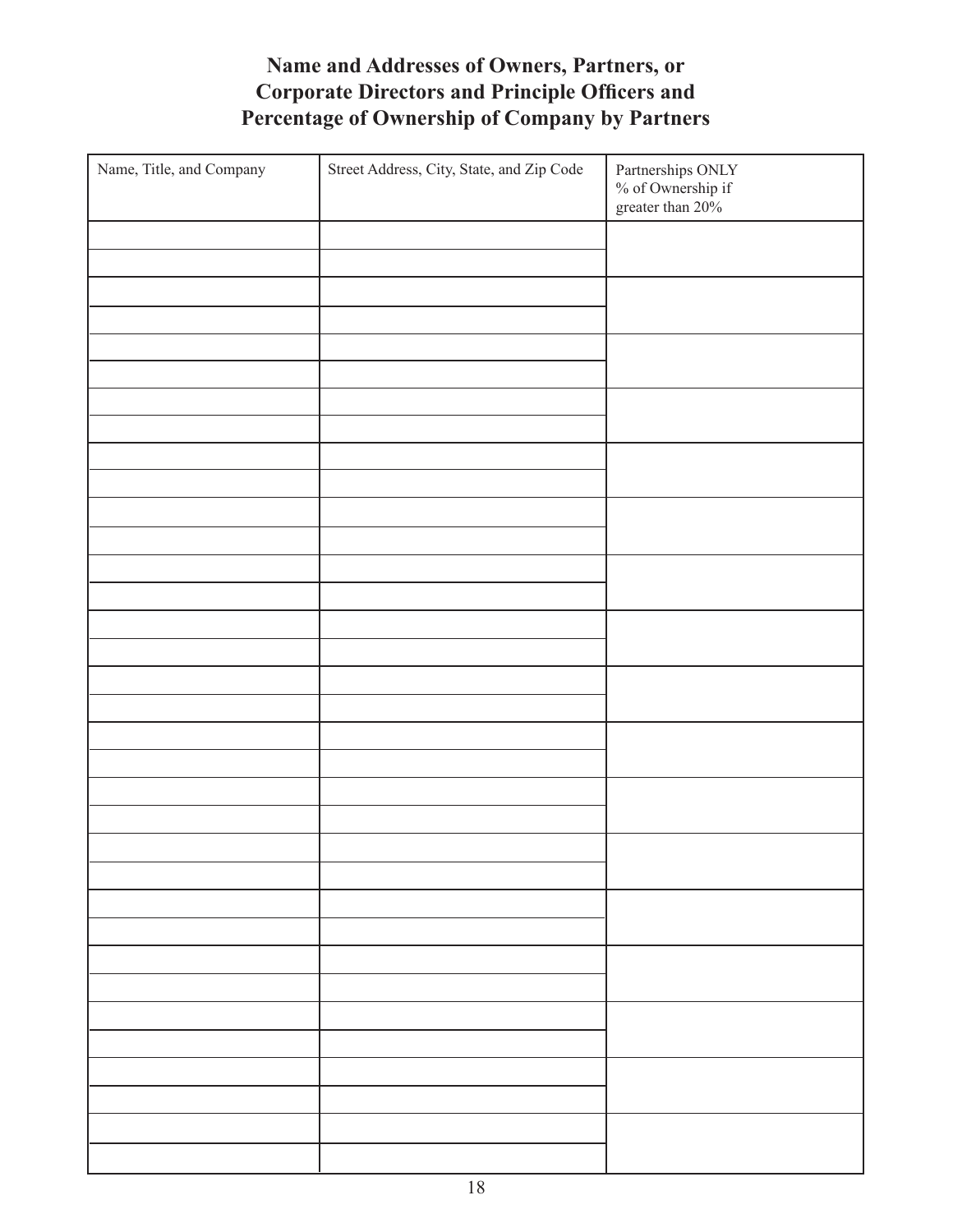# **Disclosure of Joint and Several Liability and Warranties of Members of the Workers' Compensation Self-Insurance Group**

Name of Group: **Massachusetts Healthcare Self-Insurance Group, Inc.**

Name of Applicant

Address \_\_\_\_\_\_\_\_\_\_\_\_\_\_\_\_\_\_\_\_\_\_\_\_\_\_\_\_\_\_\_\_\_\_\_\_\_\_\_\_\_\_\_\_\_\_\_\_\_\_\_\_\_\_\_\_\_\_\_\_\_\_\_\_\_\_\_\_\_\_\_

If the applicant is a single proprietorship, this disclosure form must be signed by the owner. If it is a partnership, it must be signed by each general partner. If the applicant is a corporation, this disclosure form must be approved by its board of directors, and signed by its secretary, clerk, or authorized officer.

1. The applicant understands that this is **not** an application for insurance coverage; it is an application to join a workers' compensation self-insurance group.

2. **This Section Does Not Apply to Groups of Public Employers**

 $\_$  , and the set of the set of the set of the set of the set of the set of the set of the set of the set of the set of the set of the set of the set of the set of the set of the set of the set of the set of the set of th

- a. *Assumption of Joint and Several Liability Without Time Limit:* the applicant agrees that it is assuming unlimited joint and several liability for all the losses of the group arising during the applicant's period of its membership in the group. This means that even though the losses may be reported and paid many years later, the applicant is still liable, even if it leaves the group. This also means that if in future years, the assets of the group are not sufficient to pay the losses for the years in which the applicant is a member, the applicant will be assessed to pay those losses. The applicant remains liable to assessment for losses as long as the applicant is in existence.
- b. *Liability of the Applicant in the Event of Insolvency of Another Member:* the applicant is assuming joint and several liability for all losses of the group. This means that if any other member becomes insolvent and is unable to pay its share of the losses, the applicant will be required to pay a proportionate share of the insolvent member's losses.
- c. *Liability of Unincorporated Applicants:* if the applicant is a single proprietorship, or a partnership the owner or individual general partner may be held personally liable for the applicant's share of any assessment without limit or diminution. This may mean that if a group becomes insolvent, owners of corporations may well have their liability limited to their investment in their corporations. The liability of unincorporated members will not be limited to their investment in their companies, but may be extended to their personal assets as well.

3. **PREMIUMS:** during the first three years a group is in operation, if is required to use the Workers' Compensation Rating and Inspection Bureau (WCRB) workers' compensation rates. During its third year, it can apply to the Division of Insurance to use its own rates starting with the fourth year, but there can never be any guarantee that the Division will permit a rate decrease.

4. **RATING PLANS:** all groups are required to use the rating plans and classifications filed by the WCRB. All experience modifications will be calculated in accordance with the rules promulgated by the WCRB.

5. **DIVIDENDS AND OTHER DISTRIBUTIONS:** may be declared before the end of the policy year, but no payment can be made until at least two years after the end of the policy year and then the group can pay up to twenty-five percent (25%) of the dividend each year for the following four years. Each year, before dividends are paid, the group shall review its losses and adjust the dividend upward or downward to reflect maturing loss experience.

6. **AUTOMATIC ASSESSMENTS:** if, at any time, the claims against the group for a particular policy year exceed the assets the group is holding to pay those claims, it will automatically assess all members. Non-payment of the assessment will be grounds for termination of the applicant's coverage by the group. Since it is unlikely that any other insurer or self-insured group will provide coverage until the assessment is paid, the applicant may find itself subject to penalty by the Department of Industrial Accidents. These penalties may range from fines to stop work orders.

- 7. **WARRANTIES:** The undersigned employer warrants that:
	- a. It is not in debt to any insurance company for any unpaid premium for workers' compensation coverage other than additional premiums resulting from audits of current policies or retrospective additional premiums, which have not yet been billed.
	- b. It has reviewed the Payment Plan attached hereto and agrees to pay the group not less than twenty-five percent (25%) percent of its estimated annual premium not later than the initial day of coverage afforded by the group, and the balance shall be paid in full within the first eight months.
	- c. It has reviewed the group's automatic assessment plan attached hereto and agrees to pay any assessments promptly.